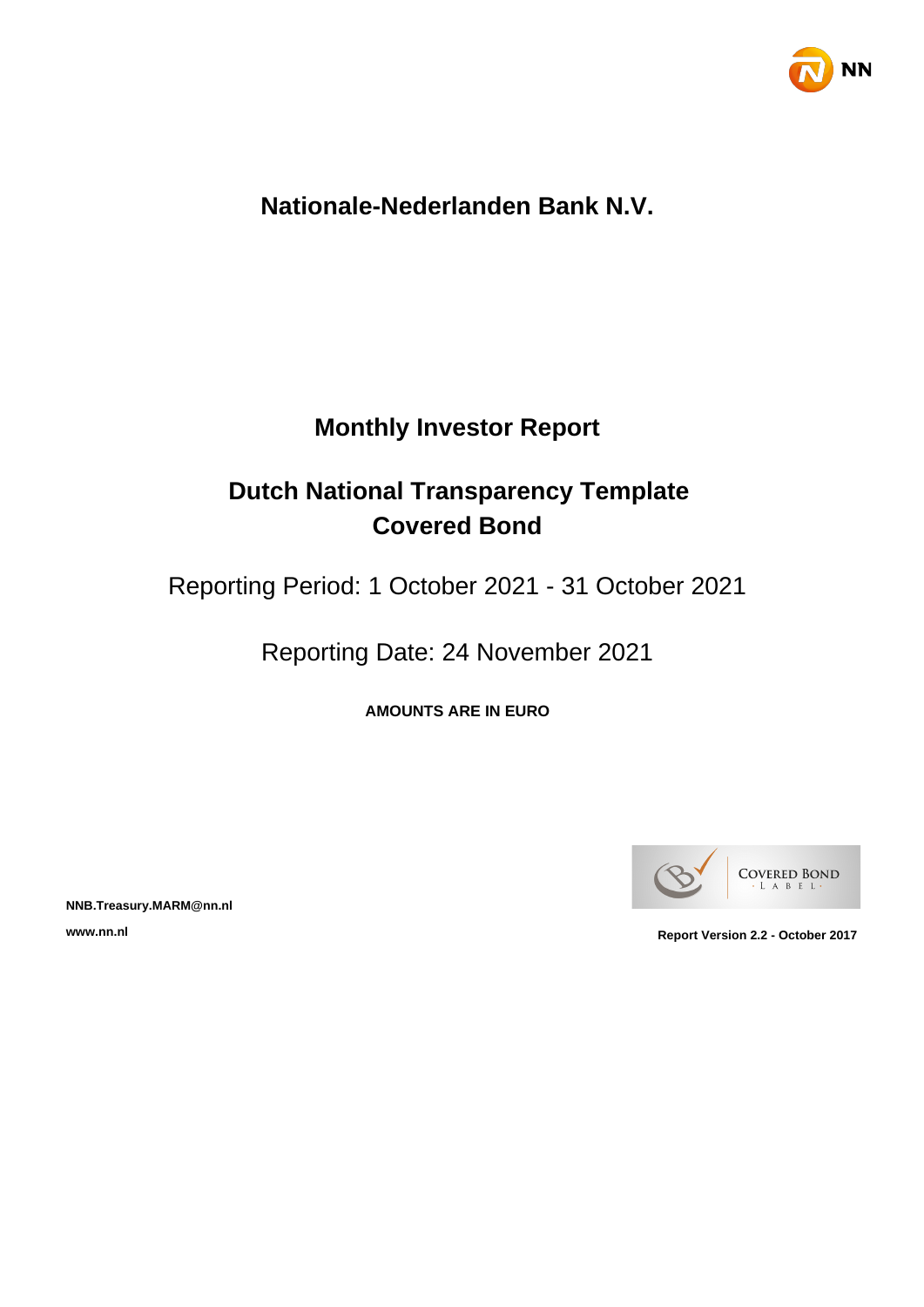#### **Table of Contents**

|                                                   | Page           |
|---------------------------------------------------|----------------|
| <b>Covered Bonds</b>                              | $\mathbf{3}$   |
| <b>Asset Cover Test</b>                           | $\overline{4}$ |
| <b>Counterparty Credit Ratings &amp; Triggers</b> | 5              |
| Ledgers & Investments                             | 6              |
| Regulatory Information                            | $\overline{7}$ |
| <b>Stratifications</b>                            | 8              |
| Glossary                                          | 26             |
| Contact Information                               | 28             |

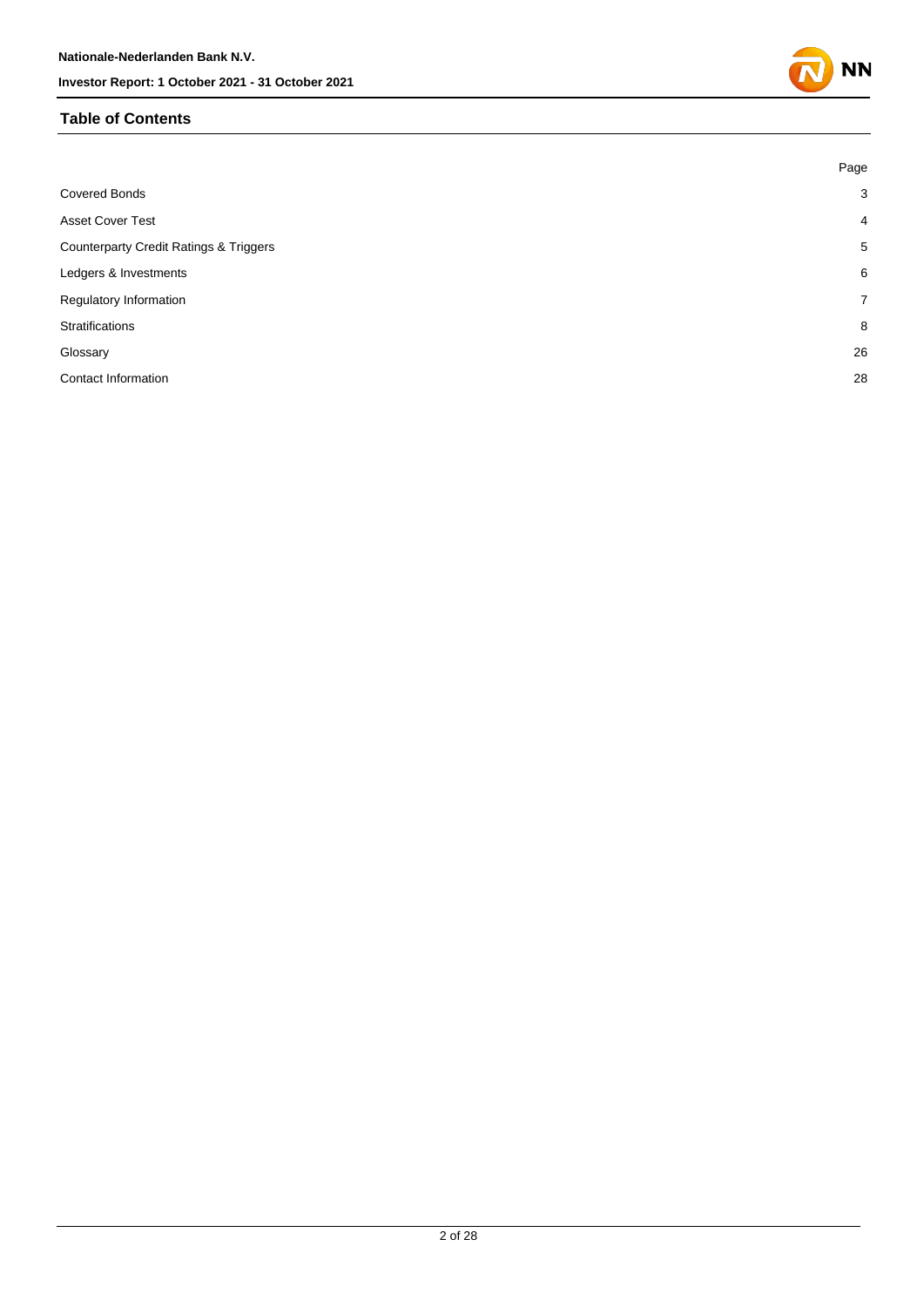

#### **Covered Bonds**

| Series                | <b>ISIN</b>  | Currency   | <b>Initial Principal</b><br>Balance* | Outstanding<br>Amount* | Coupon  | Issuance<br>Date | Maturity<br>Date | <b>IRS Counterparty</b> | Redemption<br>Type | LCR HQLA<br>Category |
|-----------------------|--------------|------------|--------------------------------------|------------------------|---------|------------------|------------------|-------------------------|--------------------|----------------------|
| <b>SB CB Series 1</b> | NL0015436072 | <b>EUR</b> | 500,000,000                          | 500,000,000            | 0.0100% | 08/07/20         | 08/07/30         |                         | <b>Bullet</b>      |                      |
| <b>SB CB Series 2</b> | NL0015614611 | <b>EUR</b> | 500.000.000                          | 500,000,000            | 0.0500% | 24/09/20         | 24/09/35         |                         | <b>Bullet</b>      |                      |
| <b>SB CB Series 3</b> | NL00150002A1 | <b>EUR</b> | 250,000,000                          | 250.000.000            | 0.0500% | 12/11/20         | 12/11/40         |                         | <b>Bullet</b>      |                      |
| <b>SB CB Series 4</b> | NL00150008B6 | <b>EUR</b> | 500,000,000                          | 500,000,000            | 0.3750% | 04/03/21         | 04/03/41         |                         | <b>Bullet</b>      |                      |

\* Amounts to be reported in the relevant currency, and also the euro-equivalent amounts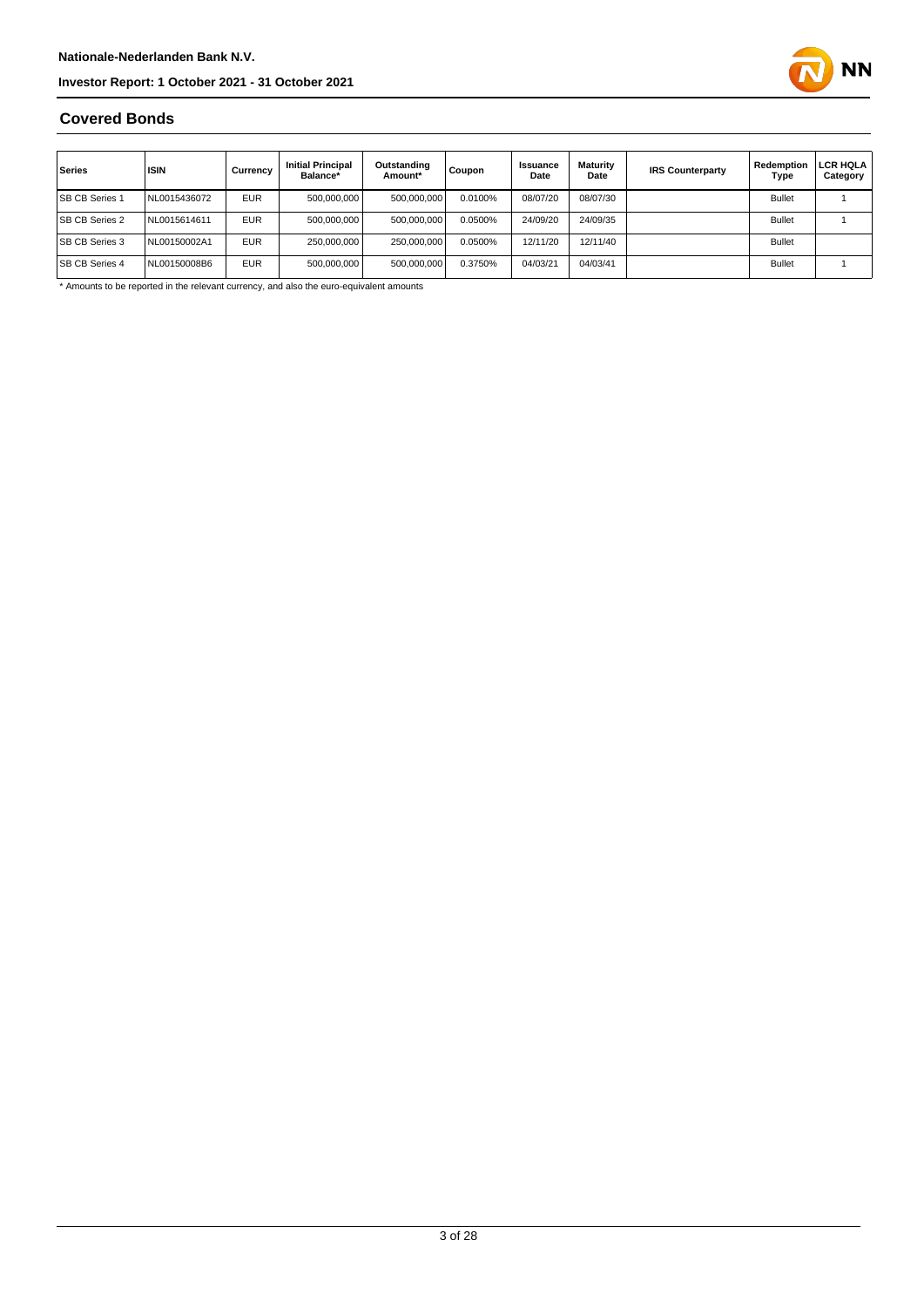#### **Asset Cover Test**

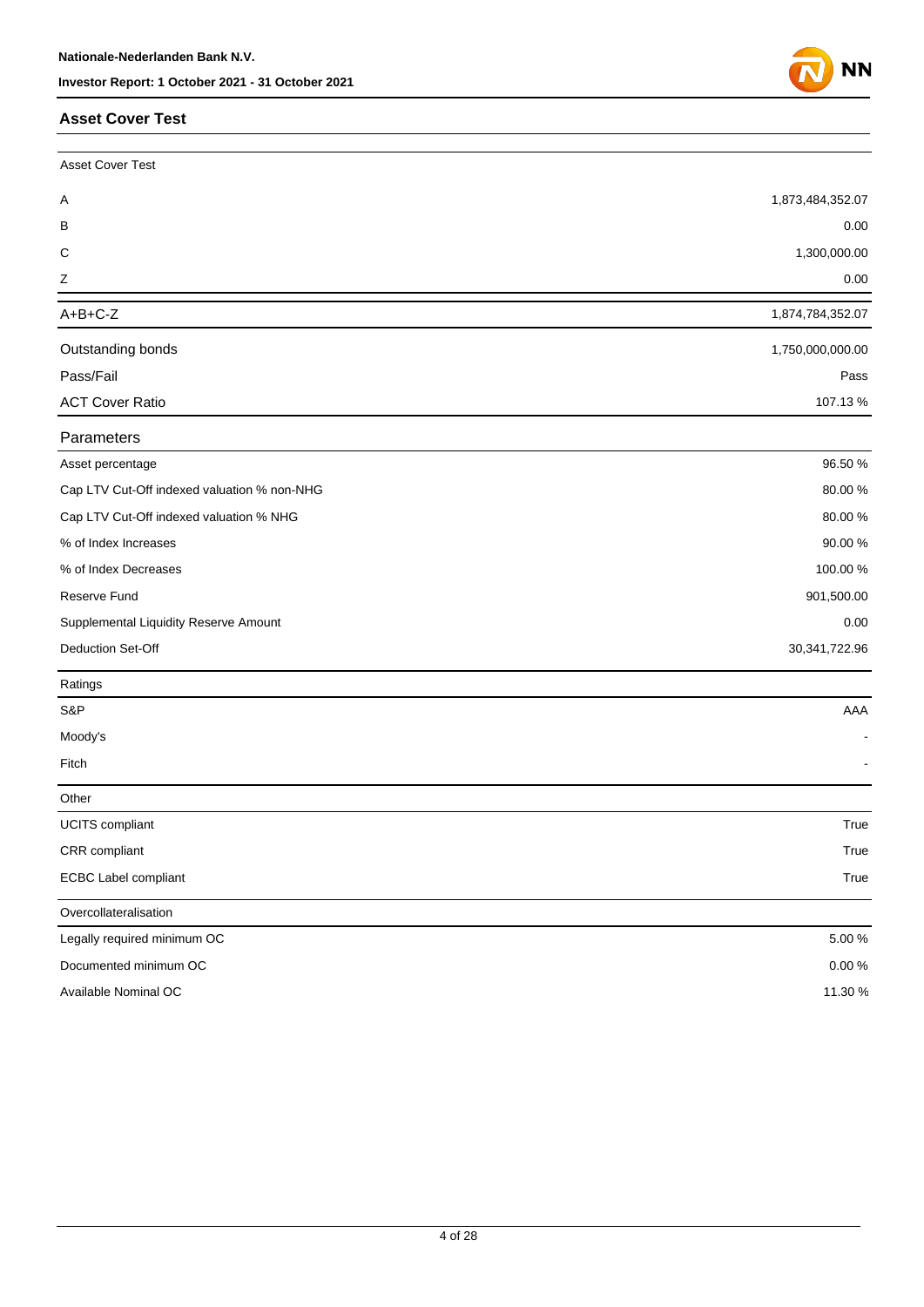

#### **Counterparty Credit Ratings & Triggers**

|                                                   |                                    | S&P (ST/LT)       |                   | Moody's (ST/LT)   |                   | Fitch (ST/LT)     |                   | <b>DBRS (ST/LT)</b> |                   |                                                                                                                                                     |  |
|---------------------------------------------------|------------------------------------|-------------------|-------------------|-------------------|-------------------|-------------------|-------------------|---------------------|-------------------|-----------------------------------------------------------------------------------------------------------------------------------------------------|--|
| Role                                              | Party                              | Rating<br>trigger | Current<br>rating | Rating<br>trigger | Current<br>rating | Rating<br>trigger | Current<br>rating | Rating<br>trigger   | Current<br>rating | Consequence if breached*                                                                                                                            |  |
| <b>CBC Account Bank</b>                           | N.V. Bank Nederlandse<br>Gemeenten | / BBB             | / AAA             |                   |                   |                   |                   |                     |                   | Another party (with sufficient<br>ratings) has to fulfill the CBC<br>Account Bank role or guarantee<br>the relevant CBC Account Bank<br>obligations |  |
| Issuer                                            | Nationale-Nederlanden<br>Bank N.V. | / A               | $/A$ -            |                   |                   |                   |                   |                     |                   | Reserve Account Trigger,<br>minimal required amount needs<br>to be posted on reserve fund<br>account                                                |  |
| Issuer                                            | Nationale-Nederlanden<br>Bank N.V. | $A-2$ / BBB       | $A-1/A-$          |                   |                   |                   |                   |                     |                   | Set off retail savings at issuer<br>account above deposit<br>guarantee scheme                                                                       |  |
| Seller Collection Account   ING Bank N.V.<br>Bank |                                    | BBB               | $/A+$             |                   |                   |                   |                   |                     |                   | Open escrow account in the<br>name of CBC and credit<br>expected cashflow amount on<br>next Calculation Date                                        |  |

\* Event is triggered if credit rating is below the rating as mentioned in the table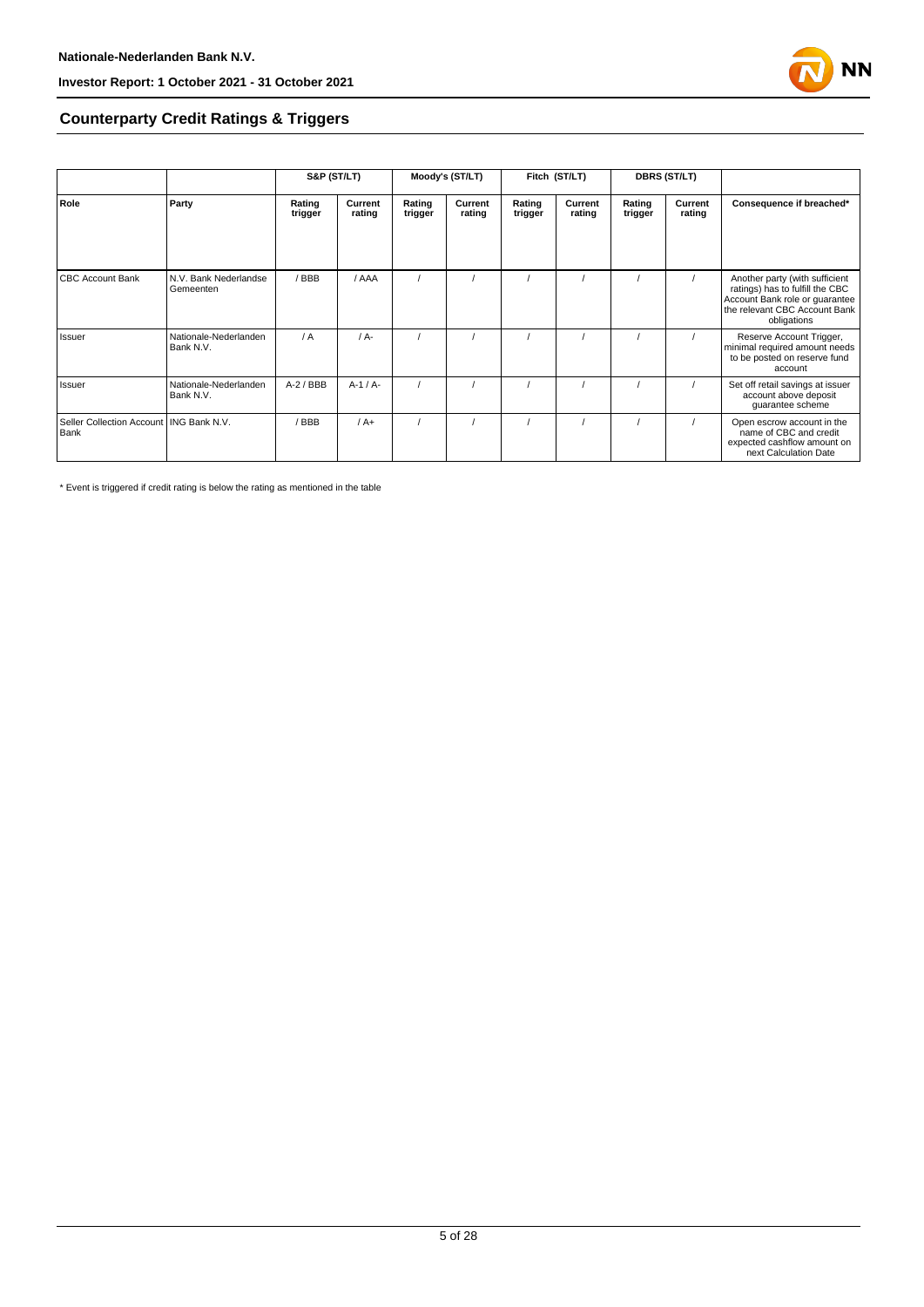



#### **Ledgers**

| <b>Total</b>            | 1,300,000.00 |
|-------------------------|--------------|
| Reserve Fund Ledger     | 1,300,000.00 |
| <b>Principal Ledger</b> | 0.00         |
| Revenue Ledger          | 0.00         |

#### **Investments**

| <b>Substitution Assets Balance</b> | 0.001 |
|------------------------------------|-------|
| Authorised Investments Balance     | 0.001 |
| <b>Total</b>                       | 0.00  |

#### **Liquidity Buffer**

| Outflows                          | 0.00 |
|-----------------------------------|------|
| <b>Required Liquidity Buffer</b>  | 0.00 |
|                                   |      |
| <b>Inflows</b>                    | 0.00 |
| Cash                              |      |
| <b>Bonds</b>                      |      |
| <b>Available Liquidity Buffer</b> | 0.00 |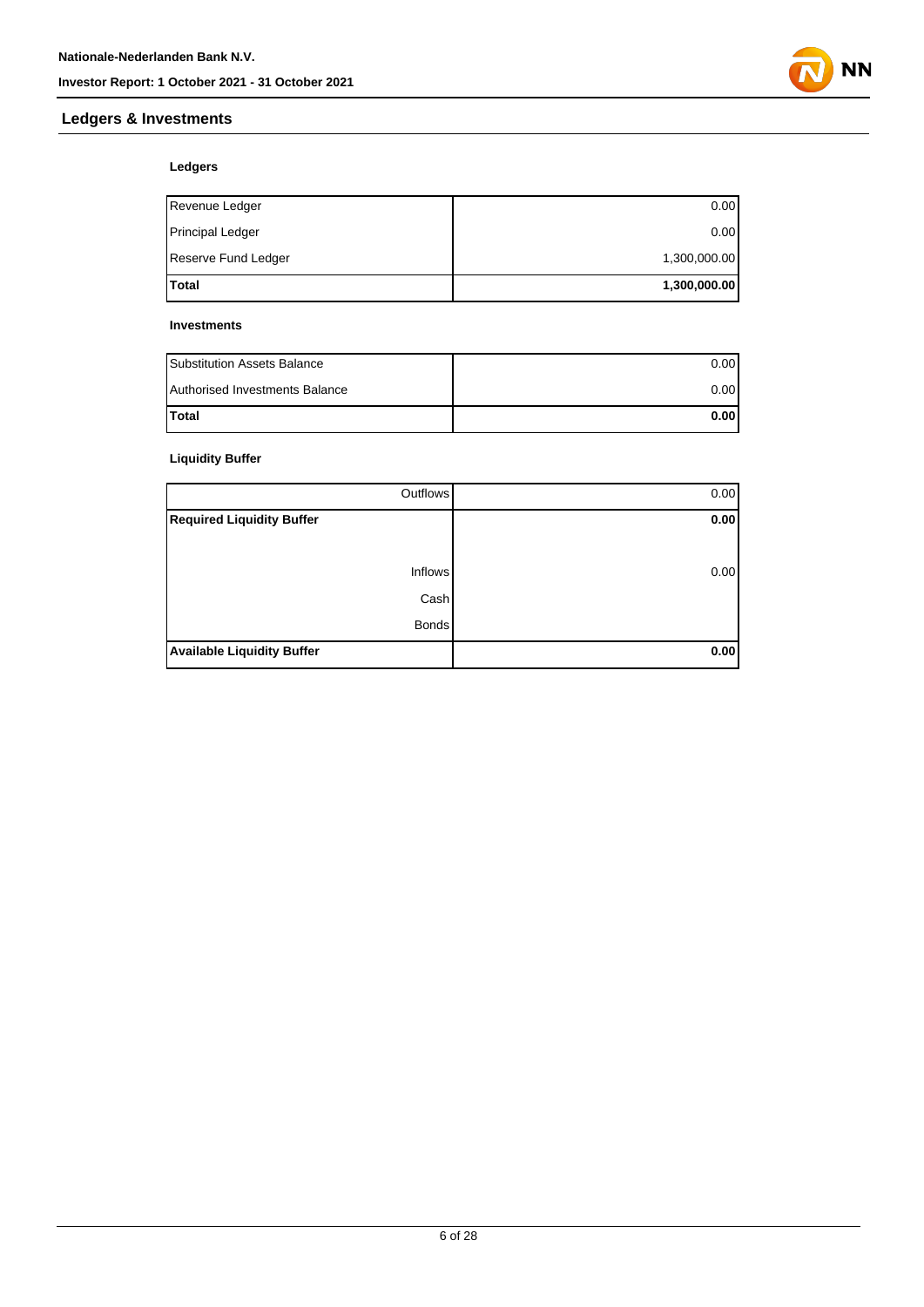#### **Regulatory Information**

#### **CRR Article 129**

**Article 129 CRR "Exposures in the form of covered bonds" (7) Exposures in the form of covered bonds are eligible for preferential treatment, provided that the institution investing in the covered bonds can demonstrate to the competent authorities that: (a)** it receives portfolio information at least on: (i) the value of the covered pool and outstanding covered bonds; value of the cover pool table Portfolio characteristics value of the outstanding covered bonds table Covered Bonds (ii) the geographical distribution and type of cover assets, loan size, interest rate and currency risks; geographical distribution of cover assets table 14 Geographical Distribution

|                                                                                                                       | type of cover assets table Portfolio Characteristics                                                              |
|-----------------------------------------------------------------------------------------------------------------------|-------------------------------------------------------------------------------------------------------------------|
|                                                                                                                       | <i>loan size</i> table 3 Outstanding Loan Amount                                                                  |
|                                                                                                                       | interest rate risk and currency risk table Covered Bonds for coupon and currency information of the covered bonds |
|                                                                                                                       | table 10 Coupon for coupons of mortgages                                                                          |
|                                                                                                                       | table Counterparty Ratings & Triggers for IRS/TRS information                                                     |
|                                                                                                                       | See base prospectus for information about hedging                                                                 |
|                                                                                                                       | Only EUR denominated mortgages: see BP                                                                            |
| (iii) the maturity structure of cover assets and covered<br>bonds; and                                                |                                                                                                                   |
| maturity structure of cover assets table 6 Legal Maturity                                                             |                                                                                                                   |
| maturity structure of covered bonds table Covered Bonds                                                               |                                                                                                                   |
| (iv) the percentage of loans more than ninety days past<br>due;                                                       | table Delinguencies                                                                                               |
| (b) the issuer makes the information referred to in point (a)<br>available to the institution at least semi annually. | table Portfolio Characteristics                                                                                   |
|                                                                                                                       |                                                                                                                   |

#### **Overcollateralisation**

| Legally required minimum OC | table Asset Cover Test |
|-----------------------------|------------------------|
| Documented minimum OC       | table Asset Cover Test |
| Nominal OC                  | table Asset Cover Test |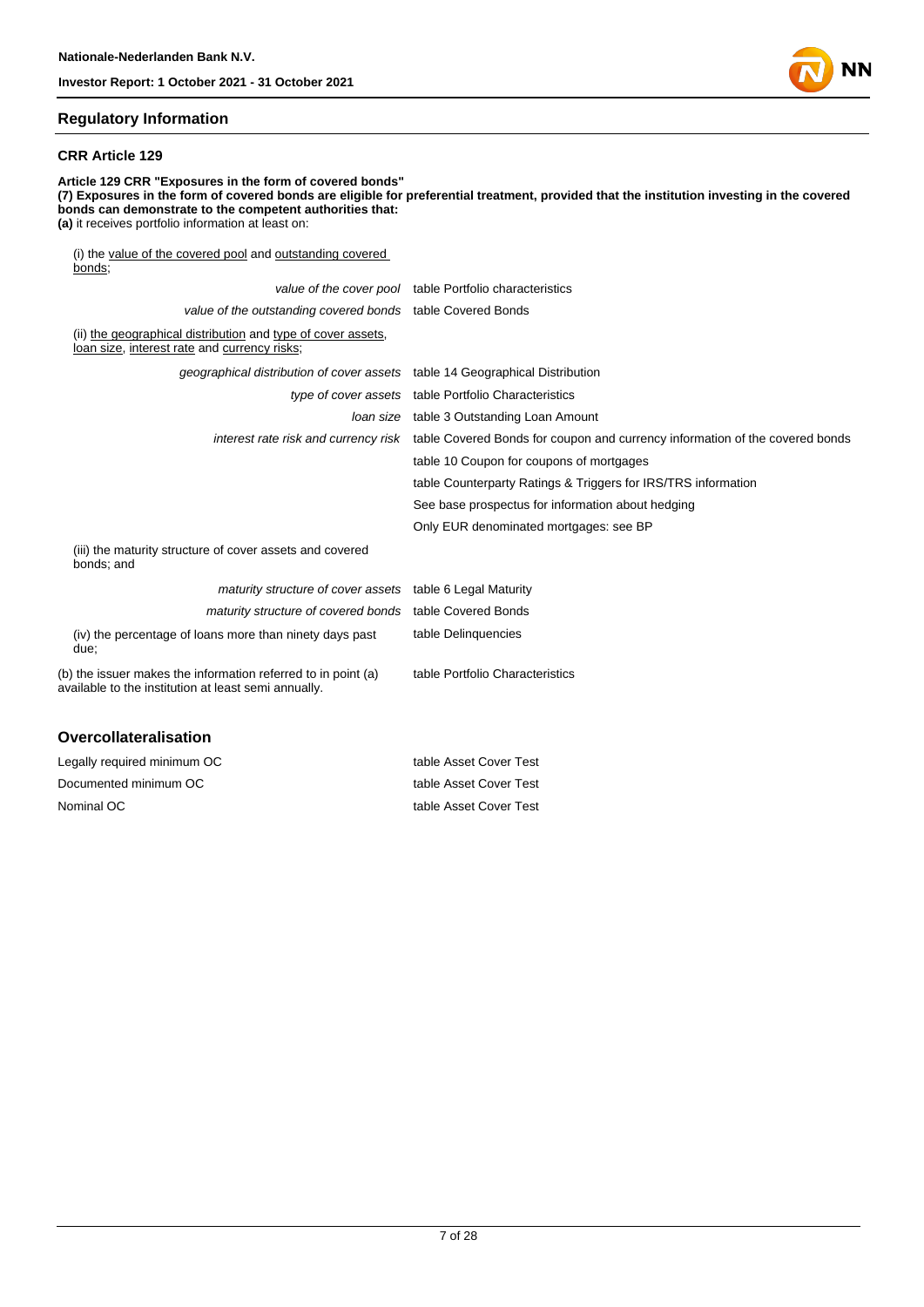## **Stratifications**

| <b>Portfolio Characteristics</b>                             |                             |
|--------------------------------------------------------------|-----------------------------|
| Principal amount                                             | 2,076,734,405.05            |
| Value of saving deposits                                     | 130,295,969.31              |
| Net principal balance                                        | 1,946,438,435.74            |
| <b>Construction Deposits</b>                                 | 3,411,358.46                |
| Net principal balance excl. Construction and Saving Deposits | 1,943,027,077.28            |
|                                                              |                             |
| Number of loans                                              | 8,739                       |
| Number of loanparts                                          | 20,227                      |
| Average principal balance (borrower)                         | 222,730.11                  |
| Average principal balance (loanpart)                         | 96,229.71                   |
| Weighted average current interest rate                       | 2.57%                       |
| Weighted average maturity (in years)                         | 30.75                       |
| Weighted average remaining time to interest reset (in years) | 11.75                       |
| Weighted average seasoning (in years)                        | 7.17                        |
| Weighted average CLTOMV                                      | 76.46%                      |
| Weighted average CLTIMV                                      | 53.74 %                     |
| Maximum current interest rate                                | 7.30 %                      |
| Minimum current interest rate                                | 0.74%                       |
|                                                              |                             |
| Type of cover assets:                                        | Dutch Residential Mortgages |
| Currency Portfolio:                                          | <b>EUR</b>                  |

Frequency of publication National Transparancy Template: Monthly and the material of the material of the material of the material of the material of the material of the monthly Monthly

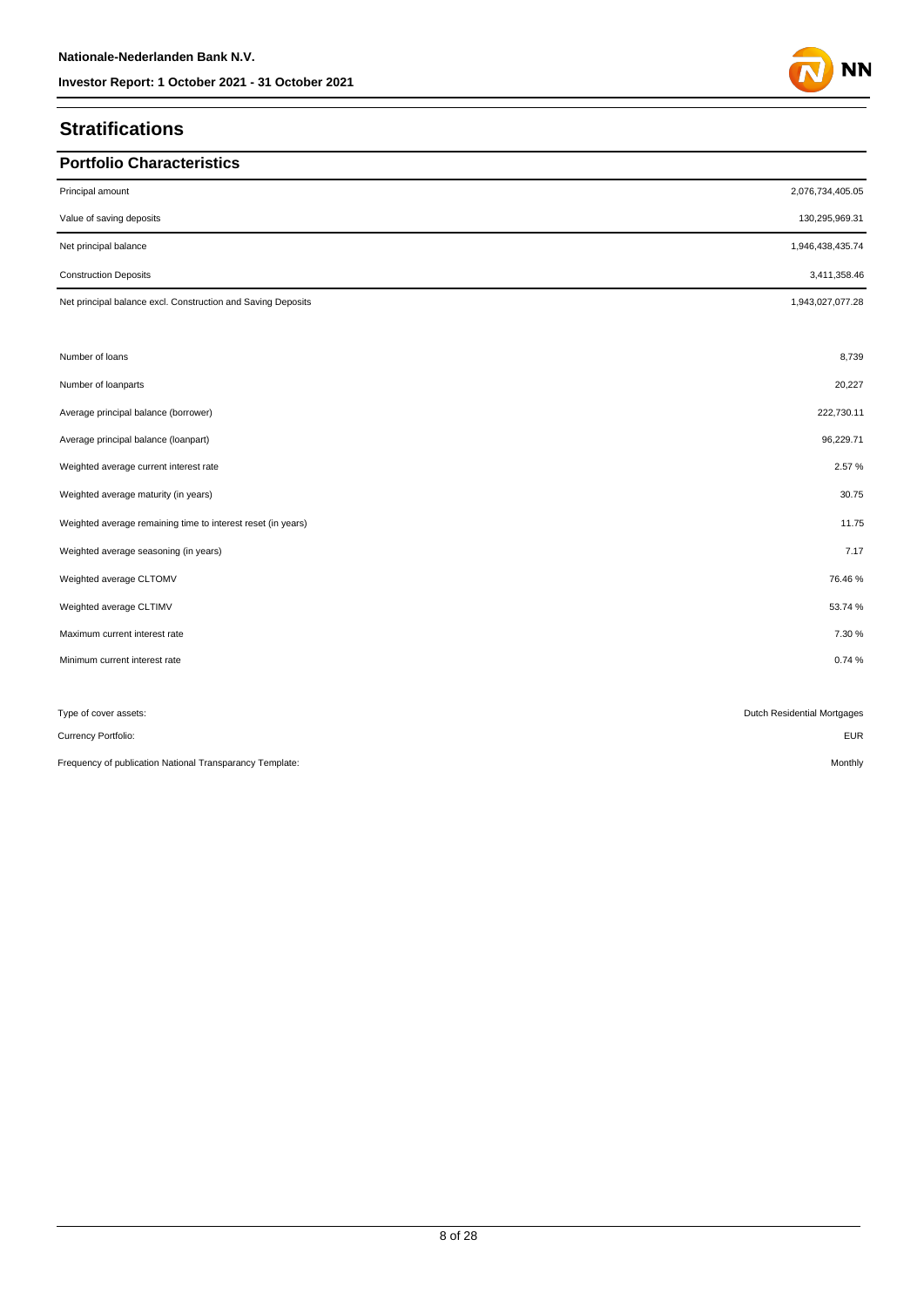## **1. Delinquencies**

| From $(>)$ | Until $($ <= $)$ | <b>Arrears Amount</b> | Aggregate<br><b>Outstanding Not.</b> | % of Total | Nr of Mortgage<br>Loans | % of Total | Weighted<br>Average | Weighted<br>Average | Weighted<br>Average |
|------------|------------------|-----------------------|--------------------------------------|------------|-------------------------|------------|---------------------|---------------------|---------------------|
|            |                  |                       | Amount                               |            |                         |            | Coupon              | <b>Maturity</b>     | <b>CLTIMV</b>       |
|            | Performing       | 0.00                  | 1,939,334,620.12                     | 99.64%     | 8.710                   | 99.67%     | 2.57%               | 30.76               | 53.62%              |
| $\leq$     | 30 days          | 13,643.40             | 5,307,098.53                         | 0.27%      | 23                      | 0.26%      | 2.50 %              | 32.55               | 58.74 %             |
| 30 days    | 60 days          | 6,535.12              | 1,609,018.63                         | 0.08%      | 5                       | 0.06%      | 2.86%               | 24.54               | 55.88%              |
| 60 days    | 90 days          | 529.82                | 187,698.46                           | 0.01%      | 1                       | 0.01%      | 1.69%               | 42.21               | 60.34 %             |
| 90 days    | 120 days         | 0.00                  | 0.00                                 | 0.00%      | $\mathbf 0$             | 0.00%      | 0.00%               | 0.00                | 0.00%               |
| 120 days   | 150 days         | 0.00                  | 0.00                                 | 0.00%      | $\mathbf 0$             | 0.00%      | 0.00%               | 0.00                | 0.00%               |
| 150 days   | 180 days         | 0.00                  | 0.00                                 | 0.00%      | $\mathbf 0$             | 0.00%      | 0.00%               | 0.00                | 0.00%               |
| 180 days   | $\geq$           | 0.00                  | 0.00                                 | 0.00%      | $\mathbf 0$             | 0.00%      | 0.00%               | 0.00                | 0.00%               |
|            | <b>Total</b>     | 20.708.34             | 1,946,438,435.74                     | 100.00 %   | 8.739                   | 100.00%    | 2.57%               | 30.75               | 53.74 %             |

**NN**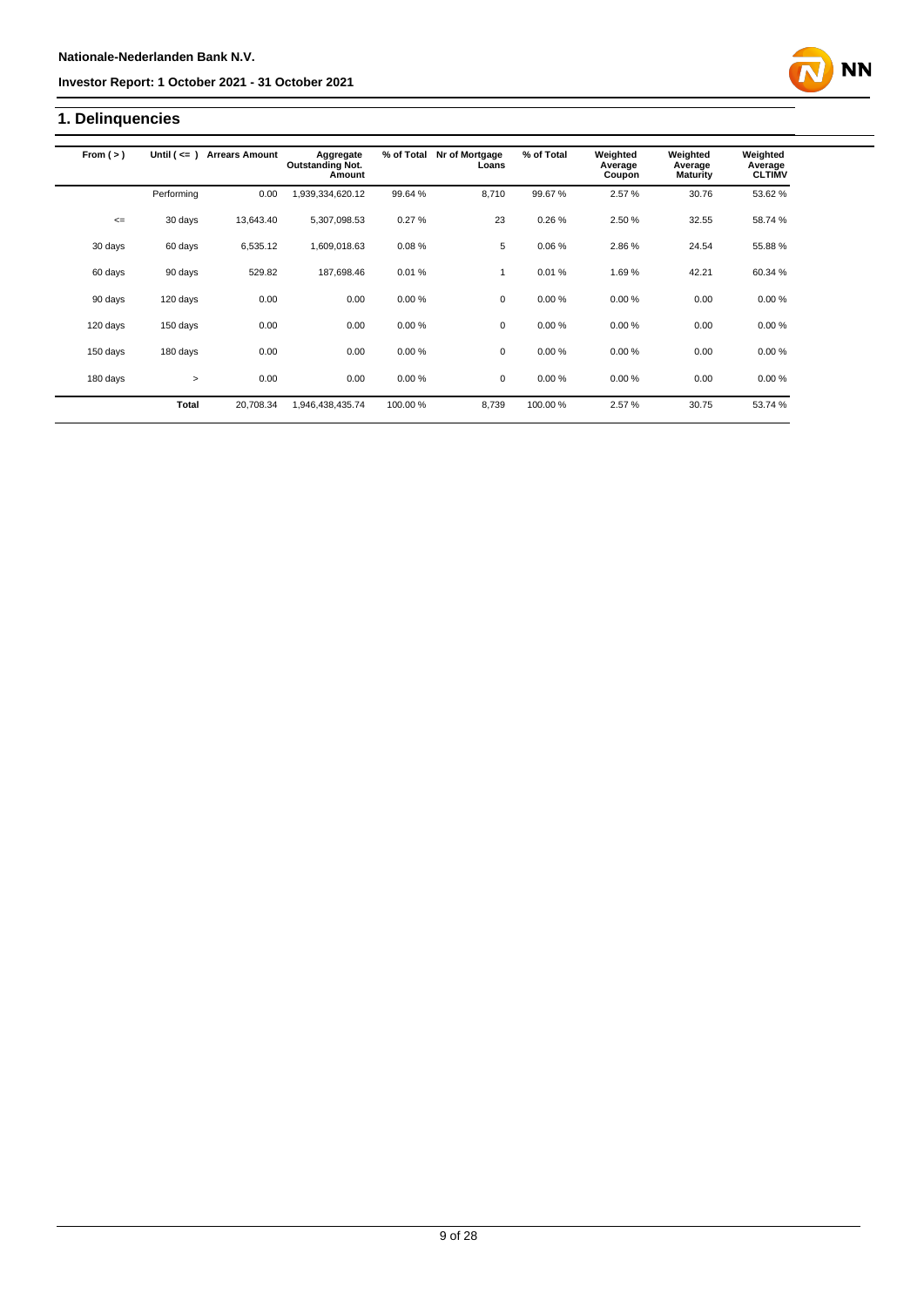

## **2. Redemption Type**

| Description         |              | <b>Aggregate Outstanding</b><br><b>Amount</b> | % of Total | Nr of<br>Loanparts | % of Total | Weighted<br>Average<br>Coupon | Weighted<br>Average<br>Maturity | Weighted<br>average<br><b>CLtIMV</b> |
|---------------------|--------------|-----------------------------------------------|------------|--------------------|------------|-------------------------------|---------------------------------|--------------------------------------|
| Annuity             |              | 743.489.499.26                                | 38.20 %    | 7.603              | 37.59 %    | 2.42 %                        | 25.37                           | 59.16 %                              |
| <b>Bank Savings</b> |              | 309.209.265.02                                | 15.89 %    | 3,182              | 15.73 %    | 2.99%                         | 16.02                           | 50.58 %                              |
| Investment          |              | 52.854.126.36                                 | 2.72 %     | 292                | 1.44 %     | 2.51 %                        | 14.94                           | 54.53 %                              |
| Interest Only       |              | 732.168.385.64                                | 37.62 %    | 7,733              | 38.23 %    | 2.57 %                        | 45.95                           | 50.30 %                              |
| Linear              |              | 40.880.060.04                                 | 2.10%      | 483                | 2.39 %     | 2.30 %                        | 24.56                           | 54.26 %                              |
| Life                |              | 55.420.496.83                                 | 2.85%      | 652                | 3.22 %     | 2.59 %                        | 8.88                            | 45.78%                               |
| Savings             |              | 12,416,602.59                                 | 0.64%      | 282                | 1.39%      | 2.91 %                        | 11.62                           | 41.50 %                              |
|                     | <b>Total</b> | 1,946,438,435.74                              | 100.00 %   | 20.227             | 100.00 %   | 2.57 %                        | 30.77                           | 53.74 %                              |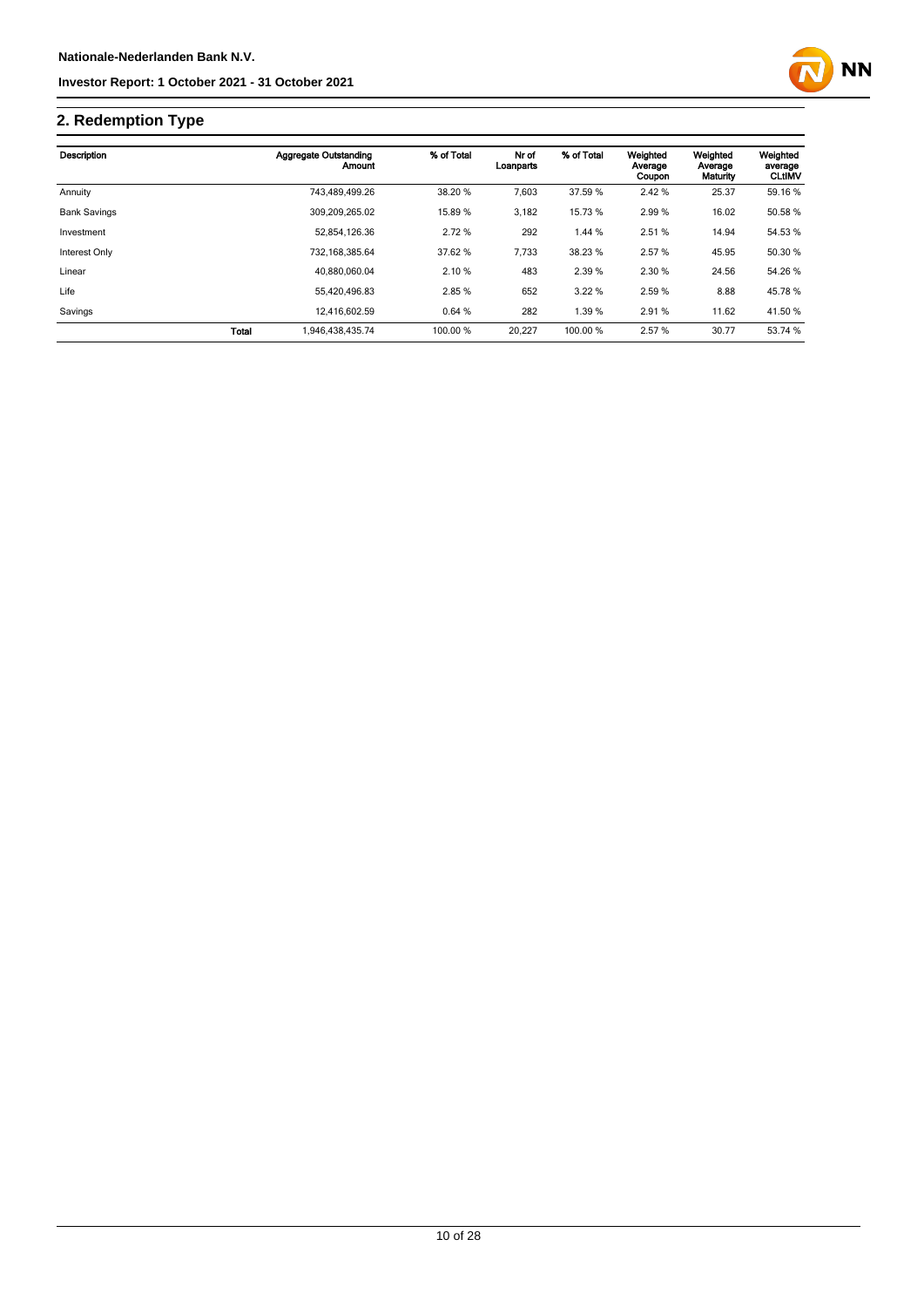## **3. Outstanding Loan Amount**

| From $(>)$ - Until $(<=)$ |              | <b>Aggregate Outstanding</b><br>Amount | % of Total | Nr of Loans | % of Total | Weighted<br>Average<br>Coupon | Weighted<br>Average<br>Maturity | Weighted<br>average<br><b>CLtIMV</b> |
|---------------------------|--------------|----------------------------------------|------------|-------------|------------|-------------------------------|---------------------------------|--------------------------------------|
| $= 25.000$                |              | 61.287.05                              | 0.00%      | 5           | 0.06%      | 4.09%                         | 26.22                           | 9.09%                                |
| 25,000 - 50,000           |              | 2,311,938.59                           | 0.12%      | 53          | 0.61%      | 2.55 %                        | 35.39                           | 12.60 %                              |
| 50,000 - 75,000           |              | 29,260,896.10                          | 1.50 %     | 464         | 5.31%      | 2.57 %                        | 44.67                           | 21.24 %                              |
| 75,000 - 100,000          |              | 52,275,283.72                          | 2.69%      | 589         | 6.74 %     | 2.63%                         | 38.44                           | 31.77 %                              |
| 100,000 - 150,000         |              | 210,330,518.81                         | 10.81%     | 1,659       | 18.98%     | 2.58%                         | 33.97                           | 43.64 %                              |
| 150,000 - 200,000         |              | 308,721,686.79                         | 15.86 %    | 1,763       | 20.17%     | 2.55 %                        | 32.08                           | 51.17%                               |
| 200,000 - 250,000         |              | 330,790,012.88                         | 16.99 %    | 1,475       | 16.88%     | 2.55 %                        | 29.77                           | 55.50 %                              |
| 250,000 - 300,000         |              | 266,502,897.53                         | 13.69 %    | 976         | 11.17%     | 2.56 %                        | 30.05                           | 56.78 %                              |
| 300,000 - 350,000         |              | 210,491,136.16                         | 10.81%     | 650         | 7.44 %     | 2.62%                         | 29.23                           | 58.22 %                              |
| 350,000 - 400,000         |              | 141,697,997.55                         | 7.28%      | 380         | 4.35%      | 2.66%                         | 27.89                           | 58.48%                               |
| 400.000 - 450.000         |              | 96,524,235.74                          | 4.96%      | 228         | 2.61%      | 2.57%                         | 29.91                           | 59.03%                               |
| 450,000 - 500,000         |              | 69.340.869.51                          | 3.56 %     | 147         | 1.68%      | 2.60%                         | 27.62                           | 59.59 %                              |
| 500,000 - 550,000         |              | 54,498,465.19                          | 2.80%      | 104         | 1.19%      | 2.53 %                        | 29.09                           | 58.39 %                              |
| 550,000 - 600,000         |              | 37,842,495.45                          | 1.94 %     | 66          | 0.76%      | 2.58 %                        | 30.36                           | 59.72 %                              |
| 600,000 - 650,000         |              | 24,361,928.93                          | 1.25 %     | 39          | 0.45%      | 2.36 %                        | 30.21                           | 57.64 %                              |
| 650,000 - 700,000         |              | 20,212,809.54                          | 1.04 %     | 30          | 0.34 %     | 2.45 %                        | 27.89                           | 58.74 %                              |
| 700,000 - 750,000         |              | 19,598,011.64                          | 1.01%      | 27          | 0.31%      | 2.45 %                        | 28.37                           | 57.51 %                              |
| 750,000 - 800,000         |              | 16,342,594.31                          | 0.84%      | 21          | 0.24%      | 2.57 %                        | 27.15                           | 60.28%                               |
| 800,000 - 850,000         |              | 18,176,290.85                          | 0.93%      | 22          | 0.25%      | 2.45 %                        | 31.06                           | 59.35 %                              |
| 850,000 - 900,000         |              | 15,698,490.72                          | 0.81%      | 18          | 0.21%      | 2.69%                         | 30.16                           | 58.64 %                              |
| 900,000 - 950,000         |              | 18,494,267.58                          | 0.95%      | 20          | 0.23%      | 2.58 %                        | 28.59                           | 59.47 %                              |
| 950,000 - 1,000,000       |              | 2,904,321.10                           | 0.15%      | 3           | 0.03%      | 2.55 %                        | 24.17                           | 70.39 %                              |
| >1.000.000                |              |                                        |            |             |            |                               |                                 |                                      |
| Unknown                   |              |                                        |            |             |            |                               |                                 |                                      |
|                           | <b>Total</b> | 1,946,438,435.74                       | 100.00 %   | 8,739       | 100.00 %   | 2.57%                         | 30.77                           | 53.74 %                              |
| Average                   | 300.627      |                                        |            |             |            |                               |                                 |                                      |
|                           |              |                                        |            |             |            |                               |                                 |                                      |

| Average | 300.627 |
|---------|---------|
| Minimum | 7,500   |
| Maximum | 976,860 |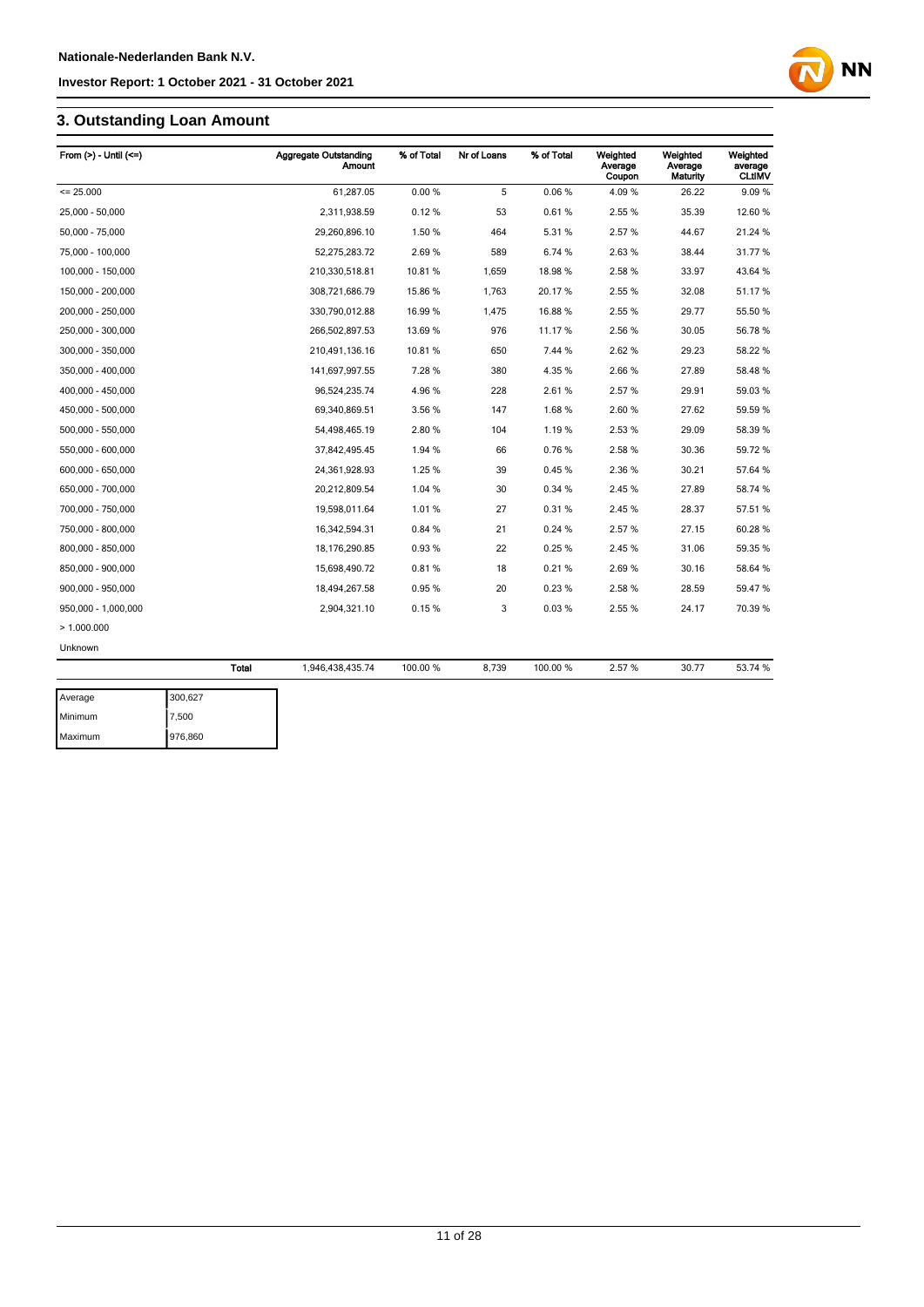## **4. Origination Year**

| From $(>=)$ - Until $($ |              | <b>Aggregate Outstanding</b><br><b>Amount</b> | % of Total | Nr of<br>Loanparts | % of Total | Weighted<br>Average<br>Coupon | Weighted<br>Average<br>Maturity | Weighted<br>average<br><b>CLtIMV</b> |
|-------------------------|--------------|-----------------------------------------------|------------|--------------------|------------|-------------------------------|---------------------------------|--------------------------------------|
| < 1995                  |              | 3,333,716.83                                  | 0.17%      | 68                 | 0.34 %     | 2.72%                         | 52.01                           | 21.62%                               |
| 1995 - 1996             |              | 1,428,914.50                                  | 0.07%      | 34                 | 0.17%      | 2.47%                         | 57.83                           | 23.11%                               |
| 1996 - 1997             |              | 3,783,350.79                                  | 0.19%      | 88                 | 0.44%      | 2.53 %                        | 42.70                           | 24.48%                               |
| 1997 - 1998             |              | 5,691,288.67                                  | 0.29%      | 122                | 0.60%      | 2.78%                         | 42.68                           | 29.08%                               |
| 1998 - 1999             |              | 10,580,787.59                                 | 0.54%      | 170                | 0.84 %     | 2.67%                         | 34.53                           | 34.76 %                              |
| 1999 - 2000             |              | 17,467,016.55                                 | 0.90%      | 294                | 1.45%      | 2.43%                         | 43.93                           | 34.06 %                              |
| 2000 - 2001             |              | 8,419,284.57                                  | 0.43%      | 134                | 0.66%      | 2.31%                         | 43.94                           | 34.26 %                              |
| 2001 - 2002             |              | 11,243,142.17                                 | 0.58%      | 154                | 0.76%      | 2.48%                         | 50.08                           | 35.82 %                              |
| 2002 - 2003             |              | 10,485,820.25                                 | 0.54 %     | 143                | 0.71%      | 2.82%                         | 54.24                           | 39.96 %                              |
| 2003 - 2004             |              | 17,214,936.99                                 | 0.88%      | 199                | 0.98%      | 2.61%                         | 50.76                           | 41.89%                               |
| 2004 - 2005             |              | 26,525,343.26                                 | 1.36%      | 327                | 1.62%      | 2.61%                         | 51.04                           | 43.06%                               |
| 2005 - 2006             |              | 43, 152, 014. 72                              | 2.22 %     | 465                | 2.30 %     | 2.49%                         | 43.75                           | 45.74 %                              |
| 2006 - 2007             |              | 43, 178, 953.03                               | 2.22 %     | 445                | 2.20%      | 2.72%                         | 36.61                           | 50.93%                               |
| 2007 - 2008             |              | 20,016,351.98                                 | 1.03%      | 270                | 1.33 %     | 2.87%                         | 51.96                           | 47.96%                               |
| 2008 - 2009             |              | 54,251,731.29                                 | 2.79%      | 479                | 2.37%      | 2.54 %                        | 48.44                           | 51.76 %                              |
| 2009 - 2010             |              | 88,499,345.66                                 | 4.55%      | 692                | 3.42%      | 2.67%                         | 32.58                           | 54.31%                               |
| 2010 - 2011             |              | 67,385,017.51                                 | 3.46%      | 589                | 2.91%      | 2.03%                         | 43.38                           | 49.07%                               |
| 2011 - 2012             |              | 109,953,247.04                                | 5.65 %     | 1,101              | 5.44 %     | 2.46 %                        | 49.87                           | 47.41%                               |
| 2012 - 2013             |              | 106,488,245.53                                | 5.47%      | 1,212              | 5.99%      | 3.19%                         | 39.27                           | 45.73 %                              |
| 2013 - 2014             |              | 120,505,250.63                                | 6.19%      | 1,437              | 7.10%      | 3.32 %                        | 19.82                           | 44.24 %                              |
| 2014 - 2015             |              | 60,722,509.49                                 | 3.12%      | 615                | 3.04 %     | 3.20 %                        | 21.18                           | 45.13 %                              |
| 2015 - 2016             |              | 43,282,723.21                                 | 2.22%      | 490                | 2.42%      | 2.88%                         | 21.48                           | 47.49 %                              |
| 2016 - 2017             |              | 176,507,442.74                                | 9.07%      | 1,713              | 8.47%      | 2.71%                         | 23.50                           | 51.71%                               |
| 2017 - 2018             |              | 139,462,483.95                                | 7.17%      | 1,332              | 6.59%      | 2.64 %                        | 23.30                           | 54.27 %                              |
| 2018 - 2019             |              | 259,983,483.81                                | 13.36 %    | 2,271              | 11.23 %    | 2.53%                         | 25.48                           | 61.07%                               |
| 2019 - 2020             |              | 426,697,190.53                                | 21.92%     | 4,255              | 21.04 %    | 2.22 %                        | 26.39                           | 63.45 %                              |
| $2020 =$                |              | 70,178,842.45                                 | 3.61%      | 1,128              | 5.58%      | 1.89%                         | 26.54                           | 62.61%                               |
| Unknown                 |              |                                               |            |                    |            |                               |                                 |                                      |
|                         | <b>Total</b> | 1,946,438,435.74                              | 100.00 %   | 20,227             | 100.00 %   | 2.57%                         | 30.77                           | 53.74 %                              |

**NN** 

| <b>Weighted Average</b> | 2014 |
|-------------------------|------|
| Minimum                 | 1992 |
| Maximum                 | 2021 |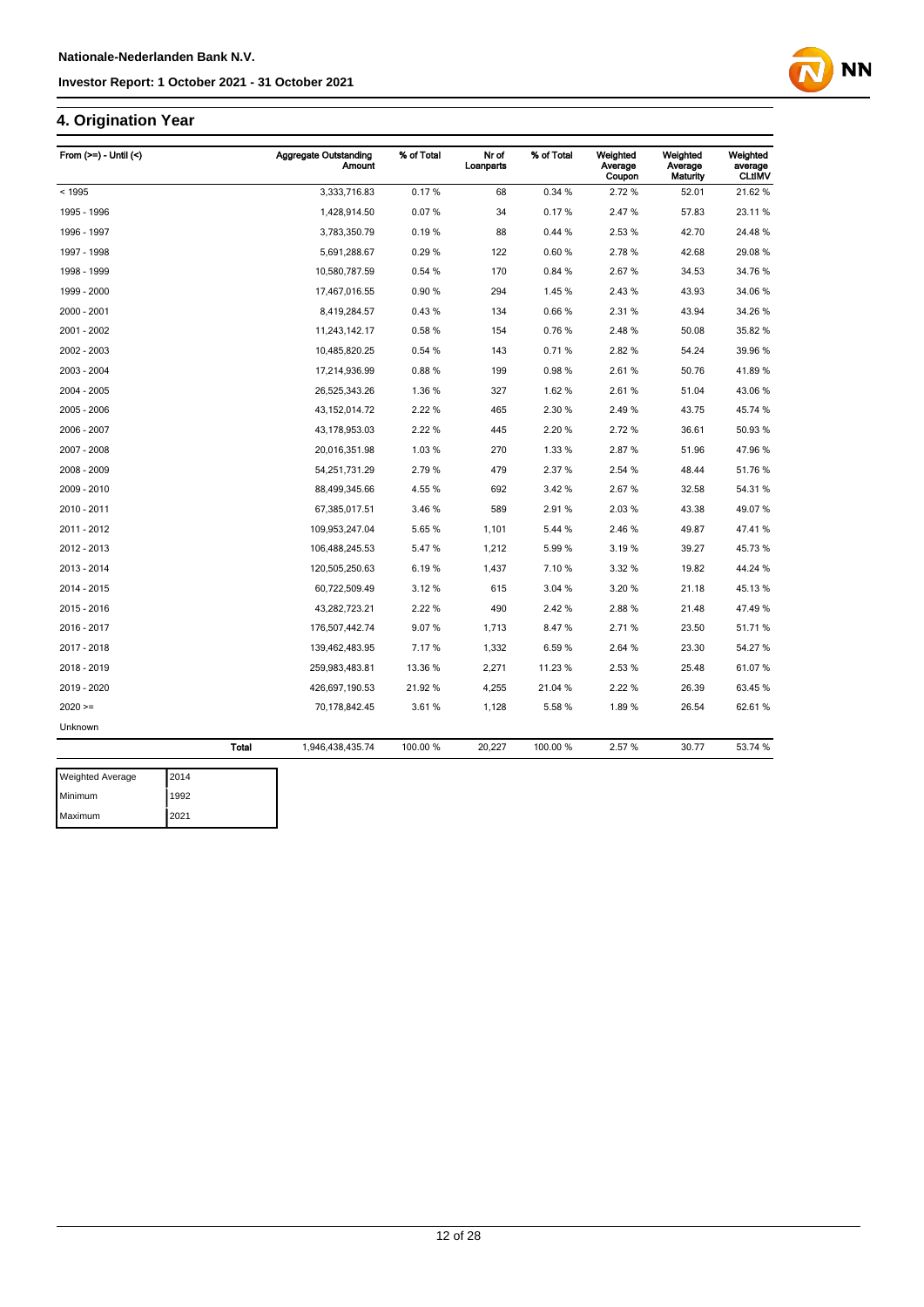

## **5. Seasoning**

Maximum 30 Years

| From $(>=)$ - Until $($ |              | <b>Aggregate Outstanding</b><br><b>Amount</b> | % of Total | Nr of<br>Loanparts | % of Total | Weighted<br>Average<br>Coupon | Weighted<br>Average<br><b>Maturity</b> | Weighted<br>average<br><b>CLtIMV</b> |
|-------------------------|--------------|-----------------------------------------------|------------|--------------------|------------|-------------------------------|----------------------------------------|--------------------------------------|
| 1 Year                  |              | 25,256,393.67                                 | 1.30 %     | 459                | 2.27 %     | 1.81%                         | 27.79                                  | 65.02 %                              |
| 1 Year - 2 Years        |              | 101,632,579.69                                | 5.22 %     | 1,192              | 5.89%      | 1.85%                         | 26.48                                  | 62.96 %                              |
| 2 Years - 3 Years       |              | 382,547,467.30                                | 19.65 %    | 3,861              | 19.09 %    | 2.29 %                        | 26.28                                  | 63.18%                               |
| 3 Years - 4 Years       |              | 258,847,530.03                                | 13.30 %    | 2,237              | 11.06%     | 2.53 %                        | 25.41                                  | 61.03%                               |
| 4 Years - 5 Years       |              | 157,808,572.09                                | 8.11%      | 1,495              | 7.39%      | 2.61%                         | 23.43                                  | 53.34 %                              |
| 5 Years - 6 Years       |              | 151,656,323.19                                | 7.79%      | 1,506              | 7.45%      | 2.75 %                        | 23.32                                  | 51.66 %                              |
| 6 Years - 7 Years       |              | 43,030,864.64                                 | 2.21 %     | 494                | 2.44 %     | 2.88%                         | 21.37                                  | 48.39 %                              |
| 7 Years - 8 Years       |              | 68,086,277.42                                 | 3.50 %     | 696                | 3.44 %     | 3.24 %                        | 21.10                                  | 44.65 %                              |
| 8 Years - 9 Years       |              | 134,627,955.79                                | 6.92%      | 1,600              | 7.91%      | 3.44 %                        | 19.58                                  | 44.42 %                              |
| 9 Years - 10 Years      |              | 92,771,640.63                                 | 4.77%      | 1,034              | 5.11%      | 2.90 %                        | 45.58                                  | 46.13%                               |
| 10 Years - 11 Years     |              | 104,528,668.95                                | 5.37 %     | 1,030              | 5.09%      | 2.42 %                        | 51.41                                  | 47.37 %                              |
| 11 Years - 12 Years     |              | 64,527,254.73                                 | 3.32 %     | 572                | 2.83%      | 2.06%                         | 41.03                                  | 49.27 %                              |
| 12 Years - 13 Years     |              | 92,531,830.52                                 | 4.75%      | 727                | 3.59%      | 2.68%                         | 33.83                                  | 54.16%                               |
| 13 Years - 14 Years     |              | 47,764,857.90                                 | 2.45 %     | 437                | 2.16%      | 2.54 %                        | 48.23                                  | 51.79%                               |
| 14 Years - 15 Years     |              | 22,023,884.70                                 | 1.13%      | 287                | 1.42%      | 2.90%                         | 51.50                                  | 48.66%                               |
| 15 Years - 16 Years     |              | 45,558,616.00                                 | 2.34 %     | 441                | 2.18%      | 2.67%                         | 35.72                                  | 50.78 %                              |
| 16 Years - 17 Years     |              | 40,025,832.22                                 | 2.06%      | 462                | 2.28%      | 2.50 %                        | 45.15                                  | 44.97%                               |
| 17 Years - 18 Years     |              | 27,553,472.63                                 | 1.42%      | 332                | 1.64 %     | 2.54 %                        | 52.02                                  | 42.13%                               |
| 18 Years - 19 Years     |              | 13,758,312.82                                 | 0.71%      | 168                | 0.83%      | 2.76%                         | 49.50                                  | 42.69%                               |
| 19 Years - 20 Years     |              | 10,506,159.17                                 | 0.54%      | 144                | 0.71%      | 2.81%                         | 53.73                                  | 39.67 %                              |
| 20 Years - 21 Years     |              | 12,342,324.48                                 | 0.63%      | 167                | 0.83%      | 2.44 %                        | 50.03                                  | 35.47 %                              |
| 21 Years - 22 Years     |              | 8,228,898.21                                  | 0.42%      | 130                | 0.64%      | 2.38 %                        | 45.64                                  | 34.33 %                              |
| 22 Years - 23 Years     |              | 18,405,686.44                                 | 0.95%      | 308                | 1.52 %     | 2.46 %                        | 40.93                                  | 33.85 %                              |
| 23 Years - 24 Years     |              | 9,106,297.54                                  | 0.47%      | 159                | 0.79%      | 2.64 %                        | 37.15                                  | 34.74 %                              |
| 24 Years - 25 Years     |              | 5,584,467.01                                  | 0.29%      | 111                | 0.55%      | 2.73%                         | 41.12                                  | 28.57 %                              |
| 25 Years - 26 Years     |              | 3,195,254.23                                  | 0.16%      | 83                 | 0.41%      | 2.52 %                        | 43.99                                  | 24.65 %                              |
| 26 Years - 27 Years     |              | 1,319,363.94                                  | 0.07%      | 29                 | 0.14%      | 2.44 %                        | 64.55                                  | 20.27 %                              |
| 27 Years - 28 Years     |              | 1,933,006.94                                  | 0.10%      | 38                 | 0.19%      | 2.57 %                        | 58.18                                  | 19.04 %                              |
| 28 Years - 29 Years     |              | 670,737.00                                    | 0.03%      | 17                 | 0.08%      | 3.39 %                        | 50.91                                  | 26.87%                               |
| 29 Years - 30 Years     |              | 607,905.86                                    | 0.03%      | 11                 | 0.05%      | 2.52 %                        | 28.37                                  | 26.68%                               |
| $30$ Years $>=$         |              |                                               |            |                    |            |                               |                                        |                                      |
| Unknown                 |              |                                               |            |                    |            |                               |                                        |                                      |
|                         | <b>Total</b> | 1,946,438,435.74                              | 100.00 %   | 20,227             | 100.00 %   | 2.57 %                        | 30.77                                  | 53.74 %                              |
| Weighted Average        | 7 Years      |                                               |            |                    |            |                               |                                        |                                      |
| Minimum                 | 0 Years      |                                               |            |                    |            |                               |                                        |                                      |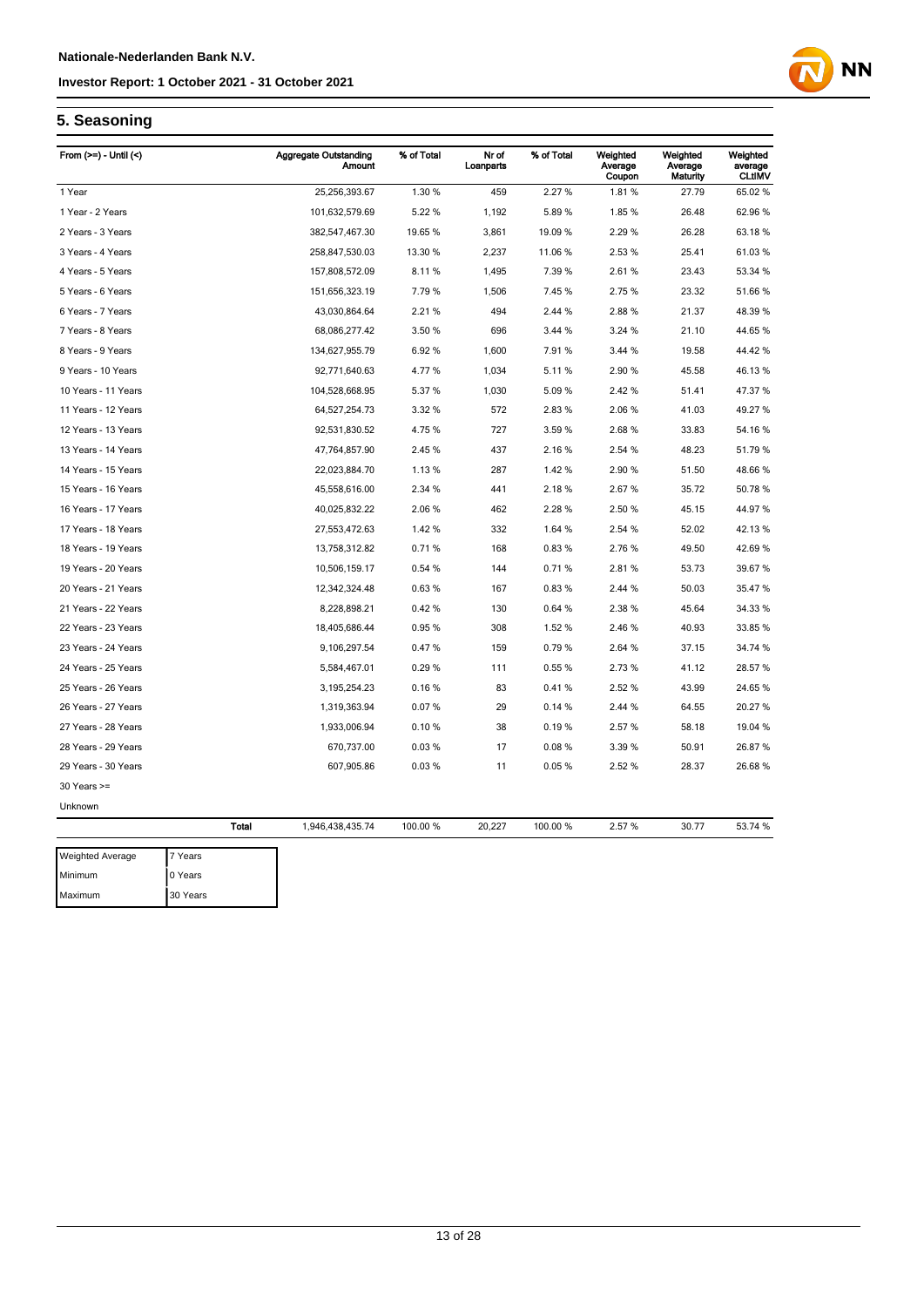## **6. Legal Maturity**

| From $(>=) -$ Until $($ |              | <b>Aggregate Outstanding</b><br>Amount | % of Total | Nr of<br>Loanparts | % of Total | Weighted<br>Average<br>Coupon | Weighted<br>Average<br>Maturity | Weighted<br>average<br><b>CLtIMV</b> |
|-------------------------|--------------|----------------------------------------|------------|--------------------|------------|-------------------------------|---------------------------------|--------------------------------------|
| 2015 - 2020             |              |                                        |            |                    |            |                               |                                 |                                      |
| 2020 - 2025             |              | 7,722,405.45                           | 0.40%      | 194                | 0.96%      | 2.62%                         | 1.93                            | 35.34 %                              |
| 2025 - 2030             |              | 38,055,457.28                          | 1.96%      | 737                | 3.64 %     | 2.71%                         | 6.31                            | 38.98 %                              |
| 2030 - 2035             |              | 117,472,201.97                         | 6.04 %     | 1,596              | 7.89%      | 2.93%                         | 10.92                           | 44.71%                               |
| 2035 - 2040             |              | 224, 171, 876. 72                      | 11.52 %    | 2,054              | 10.15%     | 2.79%                         | 15.87                           | 53.45 %                              |
| 2040 - 2045             |              | 312,832,005.87                         | 16.07%     | 3,148              | 15.56 %    | 2.92%                         | 21.05                           | 49.94 %                              |
| 2045 - 2050             |              | 903,289,334.62                         | 46.41%     | 8,171              | 40.40%     | 2.42%                         | 26.44                           | 59.96 %                              |
| 2050 - 2055             |              | 49,802,416.17                          | 2.56 %     | 814                | 4.02%      | 1.69%                         | 28.80                           | 62.98%                               |
| 2055 - 2060             |              |                                        |            |                    |            |                               |                                 |                                      |
| 2060 - 2065             |              |                                        |            |                    |            |                               |                                 |                                      |
| 2065 - 2070             |              |                                        |            |                    |            |                               |                                 |                                      |
| 2070 - 2075             |              |                                        |            |                    |            |                               |                                 |                                      |
| 2075 - 2080             |              |                                        |            |                    |            |                               |                                 |                                      |
| 2080 - 2085             |              |                                        |            |                    |            |                               |                                 |                                      |
| 2085 - 2090             |              |                                        |            |                    |            |                               |                                 |                                      |
| 2090 - 2095             |              |                                        |            |                    |            |                               |                                 |                                      |
| 2095 - 2100             |              | 293,092,737.66                         | 15.06 %    | 3,513              | 17.37 %    | 2.48%                         | 78.08                           | 43.29 %                              |
| $2100 >=$               |              |                                        |            |                    |            |                               |                                 |                                      |
| Unknown                 |              |                                        |            |                    |            |                               |                                 |                                      |
|                         | <b>Total</b> | 1,946,438,435.74                       | 100.00 %   | 20,227             | 100.00%    | 2.57%                         | 30.77                           | 53.74 %                              |

**NN** 

| <b>Weighted Average</b> | 2052 |
|-------------------------|------|
| Minimum                 | 2021 |
| Maximum                 | 2099 |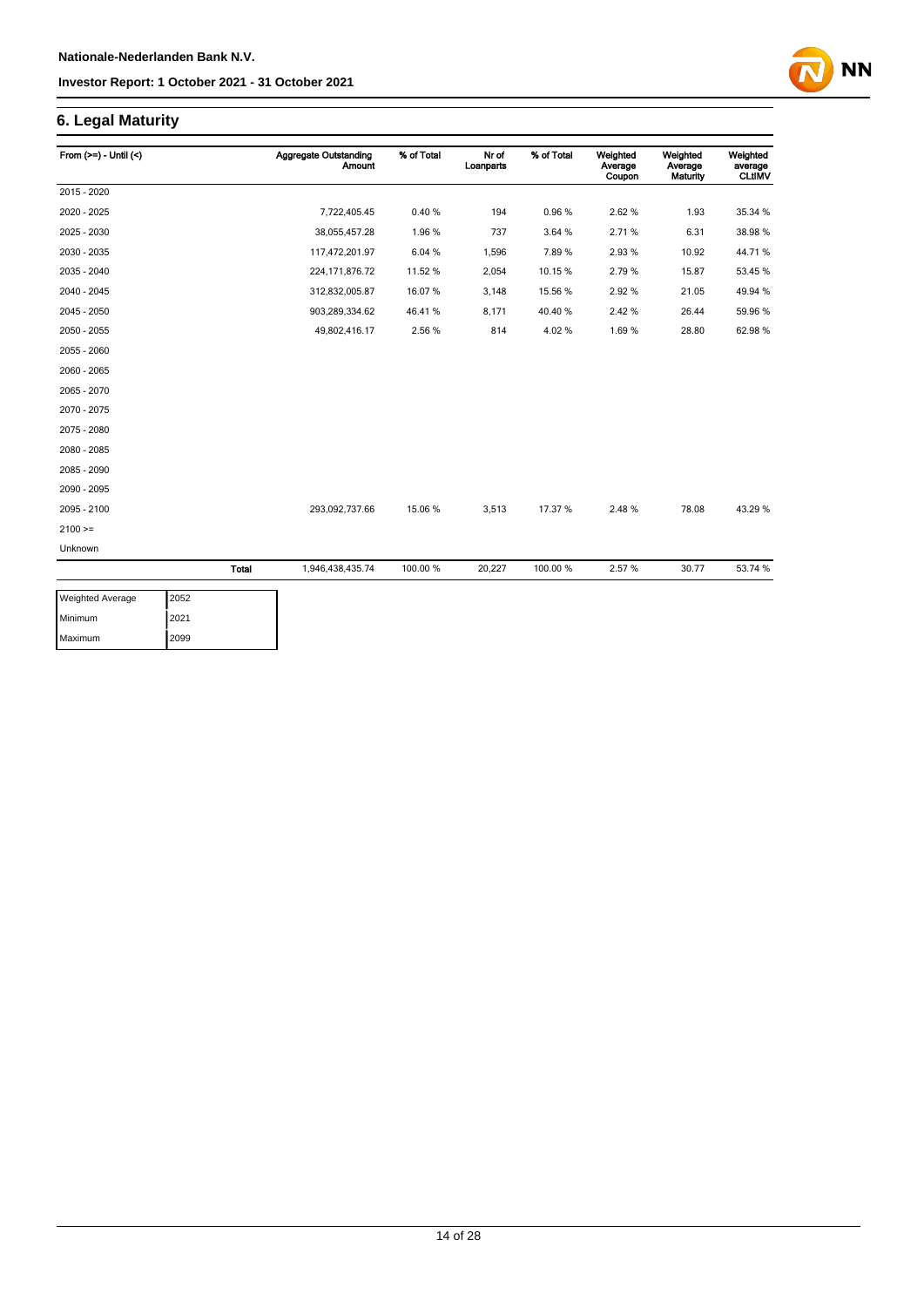## **7. Remaining Tenor**

| From $(>=)$ - Until $($ |              | <b>Aggregate Outstanding</b><br><b>Amount</b> | % of Total | Nr of<br>Loanparts | % of Total | Weighted<br>Average<br>Coupon | Weighted<br>Average<br>Maturity | Weighted<br>average<br><b>CLtIMV</b> |
|-------------------------|--------------|-----------------------------------------------|------------|--------------------|------------|-------------------------------|---------------------------------|--------------------------------------|
| < 0 Year                |              |                                               |            |                    |            |                               |                                 |                                      |
| 0 Year - 1 Year         |              | 1,624,911.60                                  | 0.08%      | 37                 | 0.18%      | 2.25 %                        | 0.47                            | 35.78 %                              |
| 1 Year - 2 Years        |              | 1,546,881.64                                  | 0.08%      | 51                 | 0.25%      | 2.54 %                        | 1.50                            | 33.92 %                              |
| 2 Years - 3 Years       |              | 3,348,889.98                                  | 0.17%      | 81                 | 0.40%      | 2.87%                         | 2.43                            | 35.13 %                              |
| 3 Years - 4 Years       |              | 3,506,489.01                                  | 0.18%      | 88                 | 0.44%      | 2.49%                         | 3.40                            | 39.21 %                              |
| 4 Years - 5 Years       |              | 4,129,827.74                                  | 0.21%      | 110                | 0.54%      | 2.86%                         | 4.49                            | 39.21 %                              |
| 5 Years - 6 Years       |              | 6,824,267.10                                  | 0.35%      | 137                | 0.68%      | 2.67%                         | 5.42                            | 35.75 %                              |
| 6 Years - 7 Years       |              | 9,642,279.33                                  | 0.50%      | 171                | 0.85%      | 2.83%                         | 6.45                            | 42.36 %                              |
| 7 Years - 8 Years       |              | 12,997,444.47                                 | 0.67%      | 222                | 1.10%      | 2.67%                         | 7.46                            | 37.41%                               |
| 8 Years - 9 Years       |              | 11,286,276.78                                 | 0.58%      | 177                | 0.88%      | 2.57%                         | 8.48                            | 38.85 %                              |
| 9 Years - 10 Years      |              | 25,685,505.52                                 | 1.32 %     | 376                | 1.86%      | 2.82%                         | 9.46                            | 43.63%                               |
| 10 Years - 11 Years     |              | 22,544,336.26                                 | 1.16 %     | 310                | 1.53 %     | 2.96%                         | 10.43                           | 44.98%                               |
| 11 Years - 12 Years     |              | 25,759,074.55                                 | 1.32 %     | 346                | 1.71%      | 3.39 %                        | 11.46                           | 45.09 %                              |
| 12 Years - 13 Years     |              | 28,455,250.30                                 | 1.46%      | 349                | 1.73%      | 2.79%                         | 12.46                           | 46.83%                               |
| 13 Years - 14 Years     |              | 39,262,741.33                                 | 2.02%      | 421                | 2.08%      | 2.63%                         | 13.52                           | 50.16 %                              |
| 14 Years - 15 Years     |              | 48,779,169.27                                 | 2.51%      | 463                | 2.29%      | 2.89%                         | 14.41                           | 50.81%                               |
| 15 Years - 16 Years     |              | 25,652,857.22                                 | 1.32 %     | 288                | 1.42%      | 3.08%                         | 15.41                           | 51.21%                               |
| 16 Years - 17 Years     |              | 34,089,326.35                                 | 1.75 %     | 303                | 1.50 %     | 2.70%                         | 16.57                           | 53.22 %                              |
| 17 Years - 18 Years     |              | 74,665,914.69                                 | 3.84 %     | 586                | 2.90%      | 2.77%                         | 17.45                           | 56.94 %                              |
| 18 Years - 19 Years     |              | 41,725,814.36                                 | 2.14 %     | 369                | 1.82%      | 2.27 %                        | 18.46                           | 54.83 %                              |
| 19 Years - 20 Years     |              | 40,643,447.26                                 | 2.09%      | 358                | 1.77%      | 2.45 %                        | 19.43                           | 54.54 %                              |
| 20 Years - 21 Years     |              | 39,742,637.27                                 | 2.04 %     | 402                | 1.99%      | 3.06%                         | 20.50                           | 53.19 %                              |
| 21 Years - 22 Years     |              | 110,486,440.10                                | 5.68%      | 1,223              | 6.05%      | 3.20%                         | 21.48                           | 46.78%                               |
| 22 Years - 23 Years     |              | 80,737,744.84                                 | 4.15%      | 779                | 3.85%      | 3.04 %                        | 22.41                           | 48.03%                               |
| 23 Years - 24 Years     |              | 44,822,550.35                                 | 2.30 %     | 463                | 2.29%      | 2.61%                         | 23.49                           | 53.03 %                              |
| 24 Years - 25 Years     |              | 118,754,468.55                                | 6.10%      | 1,125              | 5.56 %     | 2.68%                         | 24.60                           | 53.21 %                              |
| 25 Years - 26 Years     |              | 153,672,451.24                                | 7.90 %     | 1,344              | 6.64 %     | 2.55 %                        | 25.29                           | 54.63%                               |
| 26 Years - 27 Years     |              | 214,781,847.44                                | 11.03 %    | 1,735              | 8.58%      | 2.51%                         | 26.55                           | 61.70%                               |
| 27 Years - 28 Years     |              | 273,422,718.85                                | 14.05 %    | 2,611              | 12.91%     | 2.34 %                        | 27.58                           | 63.50 %                              |
| 28 Years - 29 Years     |              | 134,840,033.78                                | 6.93%      | 1,424              | 7.04 %     | 1.85%                         | 28.10                           | 64.50 %                              |
| 29 Years - 30 Years     |              | 19,914,100.90                                 | 1.02%      | 365                | 1.80%      | 1.61%                         | 29.49                           | 64.64 %                              |
| $30$ Years $>=$         |              | 293,092,737.66                                | 15.06 %    | 3,513              | 17.37 %    | 2.48%                         | 78.08                           | 43.29 %                              |
| Unknown                 |              |                                               |            |                    |            |                               |                                 |                                      |
|                         | <b>Total</b> | 1,946,438,435.74                              | 100.00 %   | 20,227             | 100.00%    | 2.57%                         | 30.77                           | 53.74 %                              |
| Weighted Average        | 31 Years     |                                               |            |                    |            |                               |                                 |                                      |
| Minimum                 | 0 Years      |                                               |            |                    |            |                               |                                 |                                      |
| Maximum                 | 78 Years     |                                               |            |                    |            |                               |                                 |                                      |

**NN**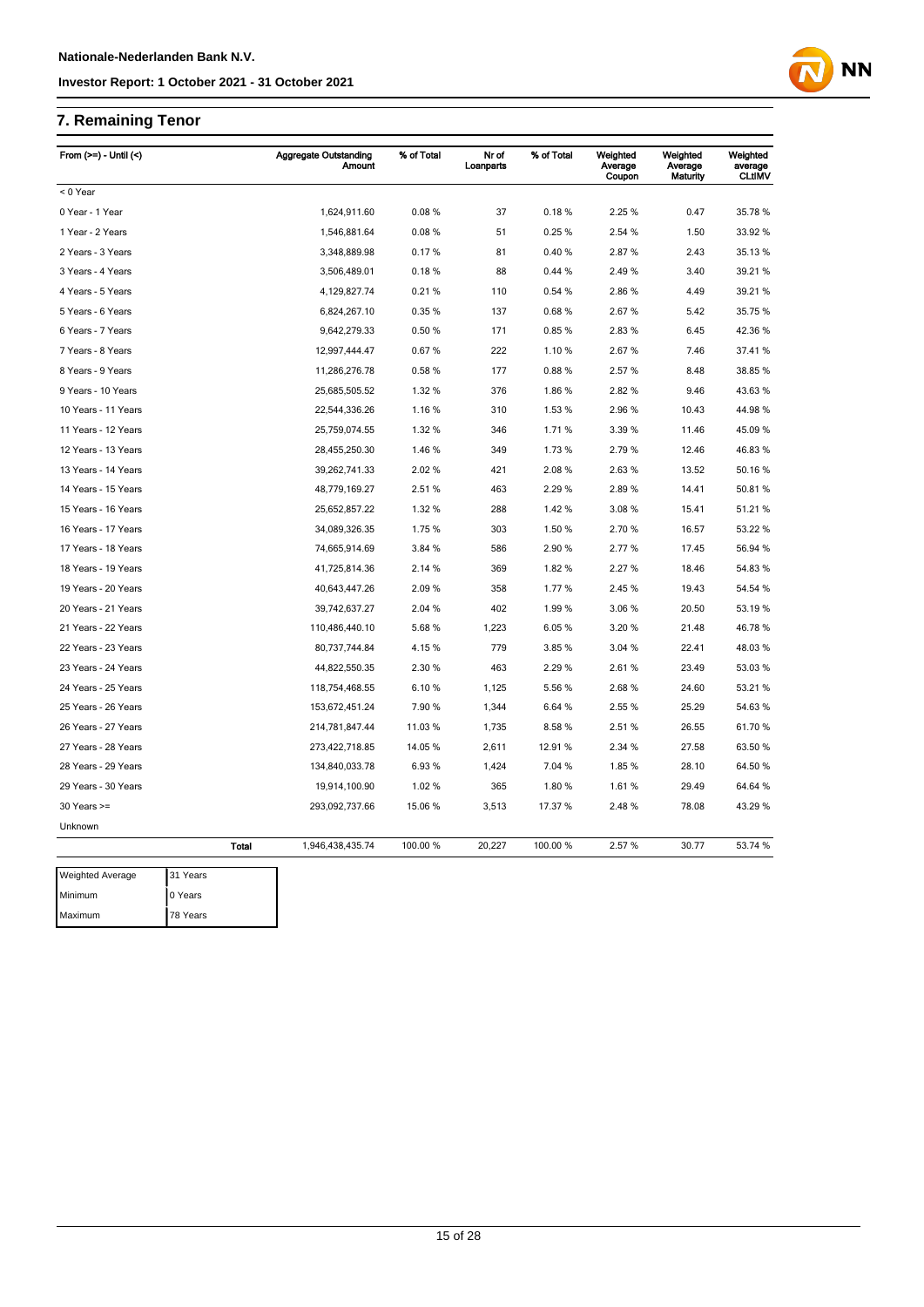

## **8. Current Loan to Original Market Value**

| From $(>) -$ Until $(<=)$ |              | <b>Aggregate Outstanding</b><br>Amount | % of Total | Nr of Loans | % of Total | Weighted<br>Average<br>Coupon | Weighted<br>Average<br>Maturity | Weighted<br>average<br><b>CLtIMV</b> |
|---------------------------|--------------|----------------------------------------|------------|-------------|------------|-------------------------------|---------------------------------|--------------------------------------|
| <b>NHG</b>                |              | 516,542,615.21                         | 26.54 %    | 3,175       | 36.33 %    | 2.48%                         | 27.23                           | 54.98%                               |
| $= 10%$                   |              | 766,828.46                             | 0.04%      | 16          | 0.18%      | 2.02%                         | 45.84                           | 4.61%                                |
| 10 % - 20 %               |              | 6,085,213.66                           | 0.31%      | 87          | 1.00%      | 2.56 %                        | 50.31                           | 9.97%                                |
| 20 % - 30 %               |              | 17,512,008.03                          | 0.90%      | 190         | 2.17%      | 2.43%                         | 44.92                           | 16.98 %                              |
| 30 % - 40 %               |              | 36,061,242.66                          | 1.85%      | 298         | 3.41%      | 2.60%                         | 43.35                           | 23.02%                               |
| 40 % - 50 %               |              | 78,372,351.31                          | 4.03%      | 468         | 5.36%      | 2.60%                         | 40.07                           | 31.06%                               |
| 50 % - 60 %               |              | 110,376,994.66                         | 5.67%      | 541         | 6.19%      | 2.60%                         | 38.08                           | 38.51 %                              |
| 60 % - 70 %               |              | 203,738,660.60                         | 10.47%     | 811         | 9.28%      | 2.61%                         | 32.86                           | 45.98 %                              |
| 70 % - 80 %               |              | 290,819,475.35                         | 14.94 %    | 1,033       | 11.82%     | 2.61%                         | 32.28                           | 52.96 %                              |
| 80 % - 90 %               |              | 371,486,758.70                         | 19.09 %    | 1.182       | 13.53 %    | 2.62%                         | 28.83                           | 60.22%                               |
| 90 % - 100 %              |              | 314,470,287.10                         | 16.16%     | 937         | 10.72%     | 2.60%                         | 28.57                           | 67.33 %                              |
| 100 % - 110 %             |              |                                        |            |             |            |                               |                                 |                                      |
| 110 % - 120 %             |              | 206,000.00                             | 0.01%      | 1           | 0.01%      | 2.90%                         | 17.25                           | 71.14 %                              |
| 120 % - 130 %             |              |                                        |            |             |            |                               |                                 |                                      |
| 130 % - 140 %             |              |                                        |            |             |            |                               |                                 |                                      |
| 140 % - 150 %             |              |                                        |            |             |            |                               |                                 |                                      |
| $150 \%$ >                |              |                                        |            |             |            |                               |                                 |                                      |
| Unknown                   |              |                                        |            |             |            |                               |                                 |                                      |
|                           | <b>Total</b> | 1,946,438,435.74                       | 100.00 %   | 8,739       | 100.00%    | 2.57%                         | 30.77                           | 53.74 %                              |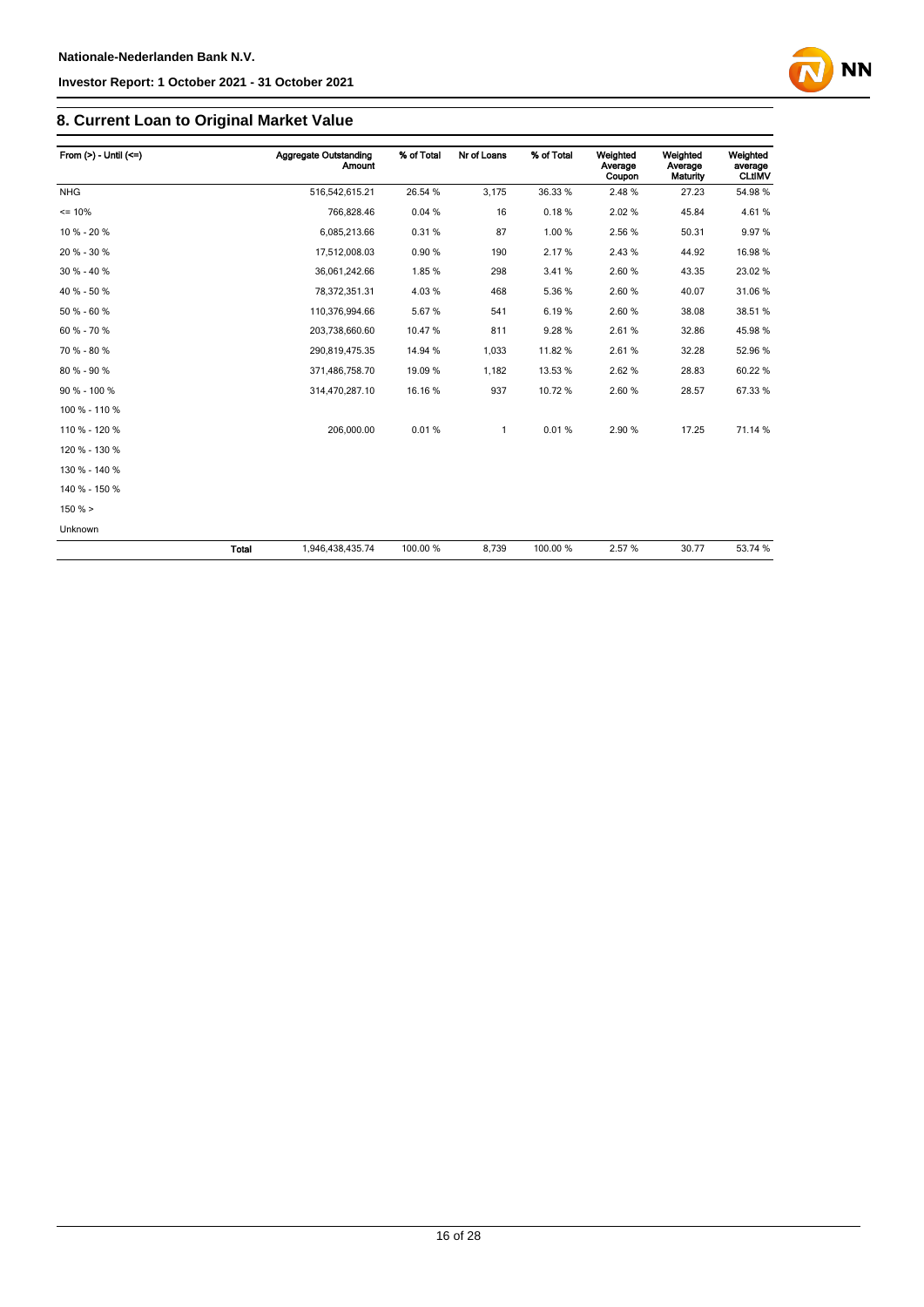# **NN**

### **9. Current Loan To Indexed Market Value**

| From $(>) -$ Until $(<=)$ |       | <b>Aggregate Outstanding</b><br><b>Amount</b> | % of Total | Nr of Loans | % of Total | Weighted<br>Average<br>Coupon | Weighted<br>Average<br>Maturity | Weighted<br>average<br><b>CLtIMV</b> |
|---------------------------|-------|-----------------------------------------------|------------|-------------|------------|-------------------------------|---------------------------------|--------------------------------------|
| <b>NHG</b>                |       | 516,542,615.21                                | 26.54 %    | 3,175       | 36.33 %    | 2.48%                         | 27.23                           | 54.98%                               |
| $= 10 \%$                 |       | 5,873,302.96                                  | 0.30%      | 90          | 1.03%      | 2.44 %                        | 57.56                           | 7.70%                                |
| 10 % - 20 %               |       | 30,617,815.14                                 | 1.57%      | 336         | 3.84 %     | 2.49%                         | 52.51                           | 15.68%                               |
| 20 % - 30 %               |       | 77,208,467.05                                 | 3.97%      | 546         | 6.25%      | 2.62%                         | 40.56                           | 25.60 %                              |
| 30 % - 40 %               |       | 155,598,605.82                                | 7.99%      | 769         | 8.80%      | 2.66%                         | 37.76                           | 35.67 %                              |
| 40 % - 50 %               |       | 261,318,321.89                                | 13.43 %    | 1,006       | 11.51%     | 2.68%                         | 34.10                           | 45.53 %                              |
| 50 % - 60 %               |       | 382,067,671.66                                | 19.63%     | 1,289       | 14.75 %    | 2.62%                         | 30.45                           | 55.06 %                              |
| 60 % - 70 %               |       | 347,778,778.50                                | 17.87%     | 1,047       | 11.98%     | 2.62%                         | 27.87                           | 64.77%                               |
| 70 % - 80 %               |       | 151,721,202.64                                | 7.79%      | 438         | 5.01%      | 2.40%                         | 27.14                           | 73.85 %                              |
| 80 % - 90 %               |       | 16,662,238.65                                 | 0.86%      | 40          | 0.46%      | 2.41%                         | 28.67                           | 83.53 %                              |
| 90 % - 100 %              |       | 1,049,416.22                                  | 0.05%      | 3           | 0.03%      | 1.93%                         | 27.61                           | 91.53%                               |
| 100 % - 110 %             |       |                                               |            |             |            |                               |                                 |                                      |
| 110 % - 120 %             |       |                                               |            |             |            |                               |                                 |                                      |
| 120 % - 130 %             |       |                                               |            |             |            |                               |                                 |                                      |
| 130 % - 140 %             |       |                                               |            |             |            |                               |                                 |                                      |
| 140 % - 150 %             |       |                                               |            |             |            |                               |                                 |                                      |
| 150% >                    |       |                                               |            |             |            |                               |                                 |                                      |
| Unknown                   |       |                                               |            |             |            |                               |                                 |                                      |
|                           | Total | 1,946,438,435.74                              | 100.00 %   | 8,739       | 100.00%    | 2.57%                         | 30.77                           | 53.74 %                              |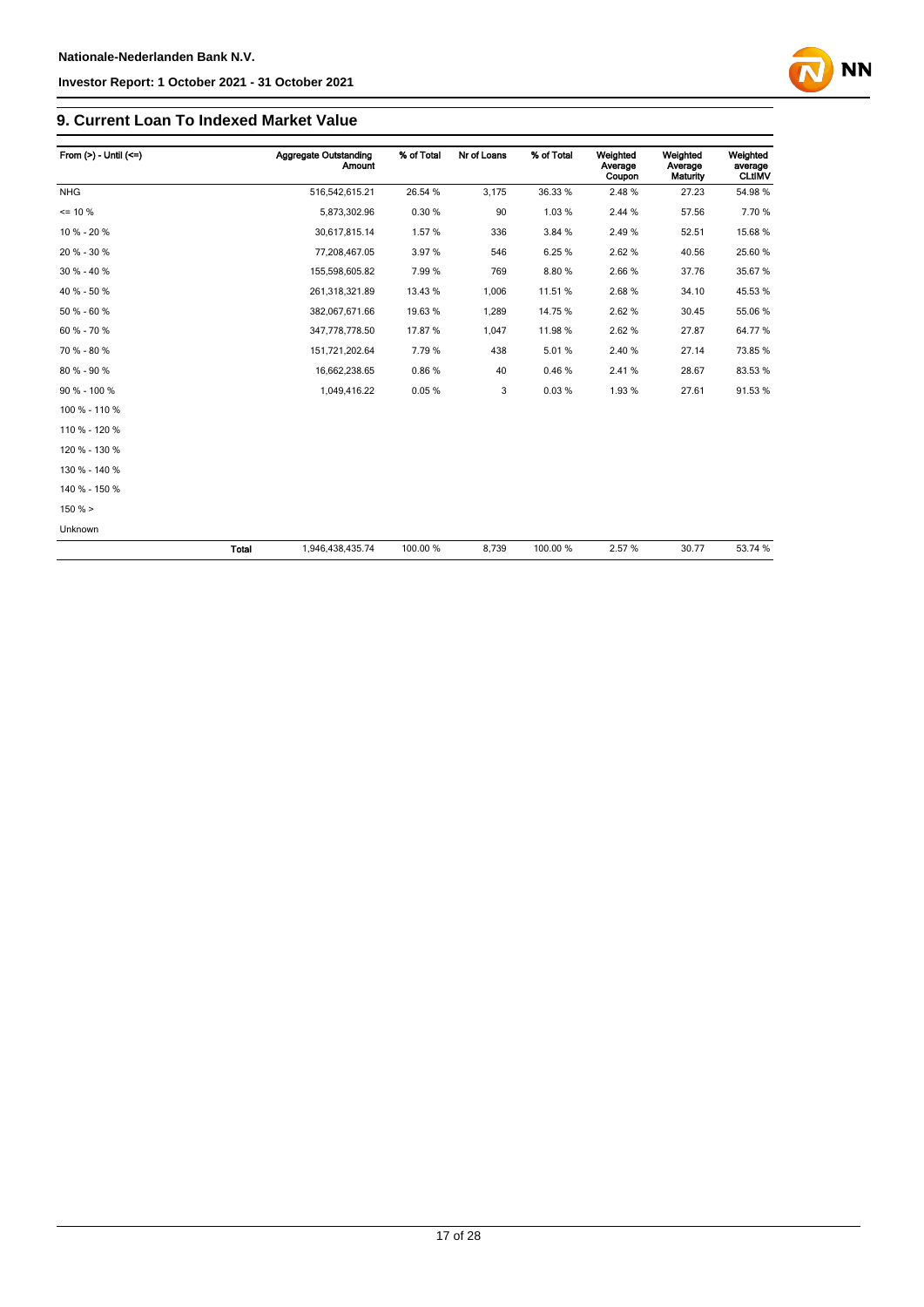

## **10. Loanpart Coupon (interest rate bucket)**

| From $(>) -$ Until $(<=)$ |              | Aggregate Outstanding<br><b>Amount</b> | % of Total | Nr of<br>Loanparts | % of Total | Weighted<br>Average<br>Coupon | Weighted<br>Average<br>Maturity | Weighted<br>average<br><b>CLtIMV</b> |
|---------------------------|--------------|----------------------------------------|------------|--------------------|------------|-------------------------------|---------------------------------|--------------------------------------|
| $= 0.5 \%$                |              |                                        |            |                    |            |                               |                                 |                                      |
| $0.5 % - 1.0 %$           |              | 3.714.629.24                           | 0.19%      | 53                 | 0.26%      | 0.93%                         | 33.42                           | 44.30 %                              |
| $1.0 \% - 1.5 \%$         |              | 132,805,833.86                         | 6.82%      | 1,707              | 8.44 %     | 1.31%                         | 35.89                           | 48.09%                               |
| $1.5% - 2.0%$             |              | 342,597,198.95                         | 17.60 %    | 3,793              | 18.75%     | 1.77%                         | 31.62                           | 56.53 %                              |
| $2.0 % - 2.5 %$           |              | 467,795,576.01                         | 24.03%     | 4,876              | 24.11%     | 2.27%                         | 31.51                           | 55.68 %                              |
| $2.5 \% - 3.0 \%$         |              | 639,520,451.47                         | 32.86 %    | 5,807              | 28.71%     | 2.76%                         | 29.99                           | 54.94 %                              |
| $3.0 % - 3.5 %$           |              | 165,030,789.53                         | 8.48%      | 1,637              | 8.09%      | 3.20%                         | 32.67                           | 51.99%                               |
| $3.5 \% - 4.0 \%$         |              | 53,789,512.16                          | 2.76%      | 573                | 2.83%      | 3.75%                         | 29.90                           | 47.62%                               |
| $4.0 \% - 4.5 \%$         |              | 58,171,129.40                          | 2.99%      | 711                | 3.52 %     | 4.18%                         | 24.88                           | 43.83%                               |
| $4.5 \% - 5.0 \%$         |              | 40.835.107.47                          | 2.10%      | 539                | 2.66%      | 4.78%                         | 21.66                           | 46.89%                               |
| $5.0 \% - 5.5 \%$         |              | 31,407,046.62                          | 1.61%      | 382                | 1.89%      | 5.25%                         | 21.45                           | 45.79%                               |
| $5.5% - 6.0%$             |              | 7,966,800.87                           | 0.41%      | 111                | 0.55%      | 5.75%                         | 19.05                           | 42.24 %                              |
| $6.0 % - 6.5 %$           |              | 2,691,142.44                           | 0.14%      | 36                 | 0.18%      | 6.23%                         | 27.77                           | 42.79%                               |
| $6.5 \% - 7.0 \%$         |              | 91,890.05                              | 0.00%      | 1                  | 0.00%      | 6.55%                         | 78.08                           | 8.83%                                |
| $7.0 \%$ >                |              | 21,327.67                              | 0.00%      | 1                  | 0.00%      | 7.30 %                        | 78.08                           | 9.63%                                |
| Unknown                   |              |                                        |            |                    |            |                               |                                 |                                      |
|                           | <b>Total</b> | 1,946,438,435.74                       | 100.00 %   | 20,227             | 100.00 %   | 2.57%                         | 30.77                           | 53.74 %                              |

| <b>Weighted Average</b> | 2.6% |
|-------------------------|------|
| Minimum                 | 0.7% |
| Maximum                 | 7.3% |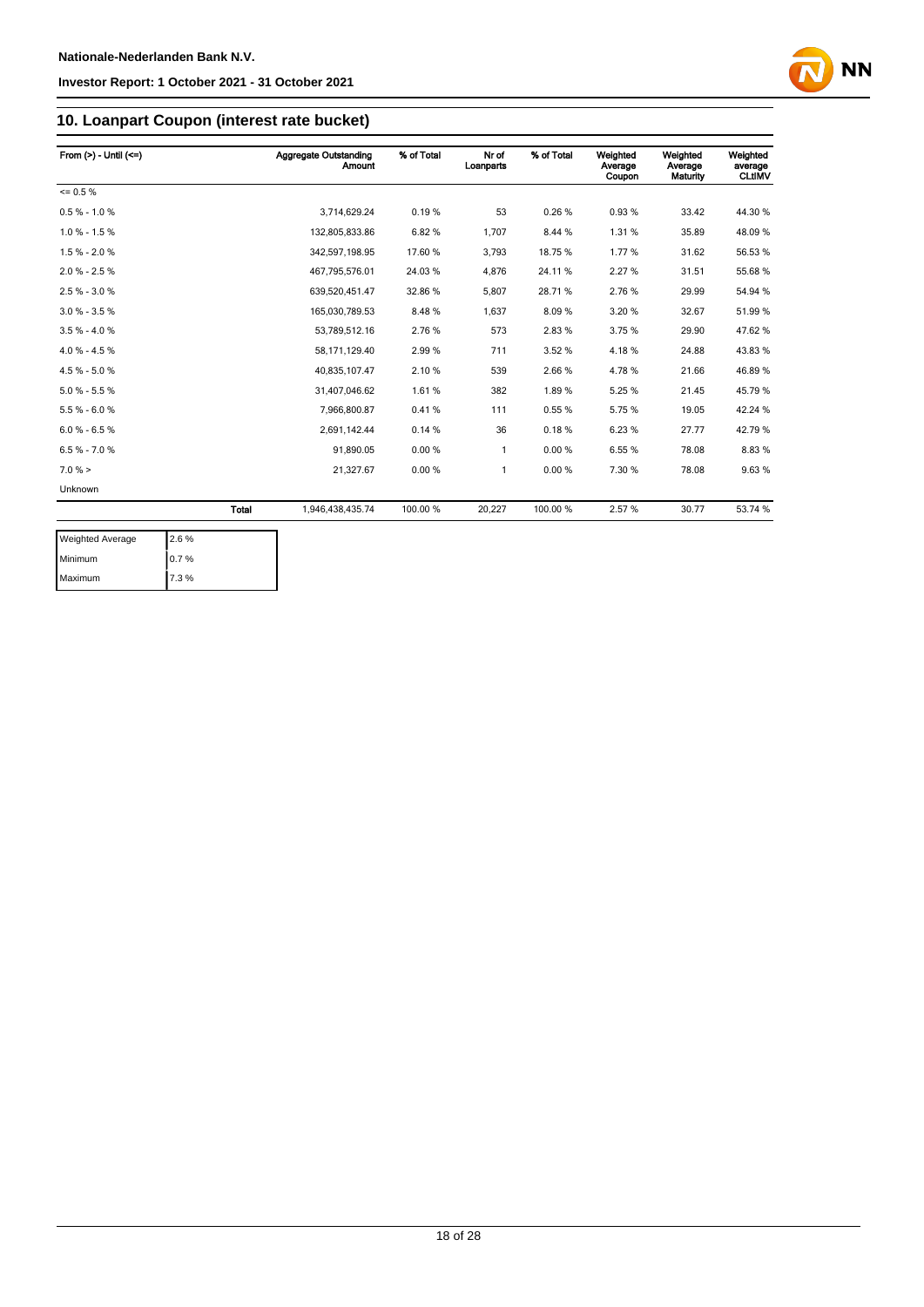## **11. Remaining Interest Rate Fixed Period**

| From $(>=) -$ Until $($     |                    | <b>Aggregate Outstanding</b><br>Amount | % of Total | Nr of<br>Loanparts | % of Total | Weighted<br>Average<br>Coupon | Weighted<br>Average<br>Maturity | Weighted<br>average<br><b>CLtIMV</b> |
|-----------------------------|--------------------|----------------------------------------|------------|--------------------|------------|-------------------------------|---------------------------------|--------------------------------------|
| $<$ 1 year(s)               |                    | 90,687,070.09                          | 4.66%      | 1,175              | 5.81%      | 2.14 %                        | 37.12                           | 46.42%                               |
| 1 year(s) - $2$ year(s)     |                    | 71,026,844.53                          | 3.65%      | 934                | 4.62%      | 3.71%                         | 23.54                           | 44.72%                               |
| $2$ year(s) - $3$ year(s)   |                    | 50,734,712.20                          | 2.61%      | 651                | 3.22 %     | 3.62 %                        | 27.60                           | 43.70 %                              |
| $3$ year(s) - 4 year(s)     |                    | 37,527,209.38                          | 1.93%      | 540                | 2.67%      | 2.72%                         | 38.31                           | 42.34 %                              |
| 4 year(s) - $5$ year(s)     |                    | 66,322,240.72                          | 3.41%      | 861                | 4.26%      | 2.64 %                        | 36.66                           | 46.93%                               |
| $5$ year(s) - 6 year(s)     |                    | 70,421,749.64                          | 3.62 %     | 849                | 4.20%      | 2.67%                         | 38.71                           | 45.98 %                              |
| $6$ year(s) - 7 year(s)     |                    | 113,433,230.39                         | 5.83%      | 1,186              | 5.86%      | 2.37%                         | 30.00                           | 53.91 %                              |
| $7$ year(s) - 8 year(s)     |                    | 172,783,499.50                         | 8.88%      | 1,689              | 8.35%      | 2.16%                         | 29.54                           | 57.54 %                              |
| $8$ year(s) - $9$ year(s)   |                    | 100,100,495.65                         | 5.14 %     | 989                | 4.89%      | 2.03%                         | 35.70                           | 52.00 %                              |
| $9$ year(s) - 10 year(s)    |                    | 88,691,850.83                          | 4.56 %     | 1,003              | 4.96%      | 2.22 %                        | 34.57                           | 49.09 %                              |
| 10 year(s) - 11 year(s)     |                    | 51,877,491.23                          | 2.67%      | 596                | 2.95%      | 2.91%                         | 34.01                           | 48.14 %                              |
| 11 year(s) - $12$ year(s)   |                    | 30,879,810.11                          | 1.59 %     | 370                | 1.83%      | 3.79%                         | 23.58                           | 48.45 %                              |
| 12 year(s) - 13 year(s)     |                    | 33,920,744.52                          | 1.74 %     | 363                | 1.79%      | 2.76 %                        | 23.13                           | 56.13 %                              |
| 13 year(s) - 14 year(s)     |                    | 40,721,157.82                          | 2.09%      | 415                | 2.05%      | 2.55%                         | 29.57                           | 50.11%                               |
| 14 year(s) - 15 year(s)     |                    | 122,248,047.47                         | 6.28%      | 1,099              | 5.43%      | 2.91%                         | 26.87                           | 52.03%                               |
| 15 year(s) - 16 year(s)     |                    | 128,026,164.99                         | 6.58%      | 1,153              | 5.70%      | 2.88%                         | 29.95                           | 53.32 %                              |
| 16 year(s) - 17 year(s)     |                    | 175,092,693.67                         | 9.00%      | 1,459              | 7.21%      | 2.76%                         | 28.47                           | 59.81 %                              |
| 17 year(s) - 18 year(s)     |                    | 254,892,631.43                         | 13.10 %    | 2,422              | 11.97%     | 2.53%                         | 28.12                           | 61.44 %                              |
| 18 year(s) - 19 year(s)     |                    | 138,303,778.58                         | 7.11%      | 1,373              | 6.79%      | 2.13%                         | 32.69                           | 57.19 %                              |
| 19 year(s) - $20$ year(s)   |                    | 64,272,830.35                          | 3.30 %     | 648                | 3.20%      | 2.07%                         | 34.93                           | 56.43 %                              |
| 20 year(s) - 21 year(s)     |                    | 40,310.05                              | 0.00%      | 1                  | 0.00%      | 2.84 %                        | 20.92                           | 22.04 %                              |
| 21 year(s) - 22 year(s)     |                    | 873,668.59                             | 0.04 %     | 13                 | 0.06%      | 2.48%                         | 21.61                           | 46.77%                               |
| $22$ year(s) - $23$ year(s) |                    | 1,892,657.07                           | 0.10%      | 18                 | 0.09%      | 2.79%                         | 22.50                           | 44.45 %                              |
| 23 year(s) - 24 year(s)     |                    | 572,907.10                             | 0.03%      | 8                  | 0.04%      | 3.03%                         | 24.25                           | 50.36 %                              |
| 24 year(s) - 25 year(s)     |                    | 4,763,167.91                           | 0.24 %     | 42                 | 0.21%      | 2.62%                         | 24.84                           | 53.09 %                              |
| $25$ year(s) - $26$ year(s) |                    | 7,119,613.30                           | 0.37%      | 59                 | 0.29%      | 2.57%                         | 25.31                           | 52.18 %                              |
| 26 year(s) - 27 year(s)     |                    | 7,579,254.56                           | 0.39%      | 45                 | 0.22%      | 2.64 %                        | 26.55                           | 61.46%                               |
| 27 year(s) - 28 year(s)     |                    | 16,420,009.90                          | 0.84 %     | 163                | 0.81%      | 2.59%                         | 27.48                           | 66.19%                               |
| 28 year(s) - 29 year(s)     |                    | 2,398,596.72                           | 0.12%      | 48                 | 0.24 %     | 2.11%                         | 26.13                           | 57.53 %                              |
| $29$ year(s) - 30 year(s)   |                    | 2,813,997.44                           | 0.14%      | 55                 | 0.27%      | 1.93%                         | 34.09                           | 63.37 %                              |
| $30$ year(s) $>=$           |                    |                                        |            |                    |            |                               |                                 |                                      |
|                             | <b>Total</b>       | 1,946,438,435.74                       | 100.00 %   | 20,227             | 100.00%    | 2.57%                         | 30.77                           | 53.74 %                              |
| Weighted Average            | $12$ year(s)       |                                        |            |                    |            |                               |                                 |                                      |
| Minimum                     | $v\circ\circ r(c)$ |                                        |            |                    |            |                               |                                 |                                      |

**NN** 

year(s) Maximum 30 year(s)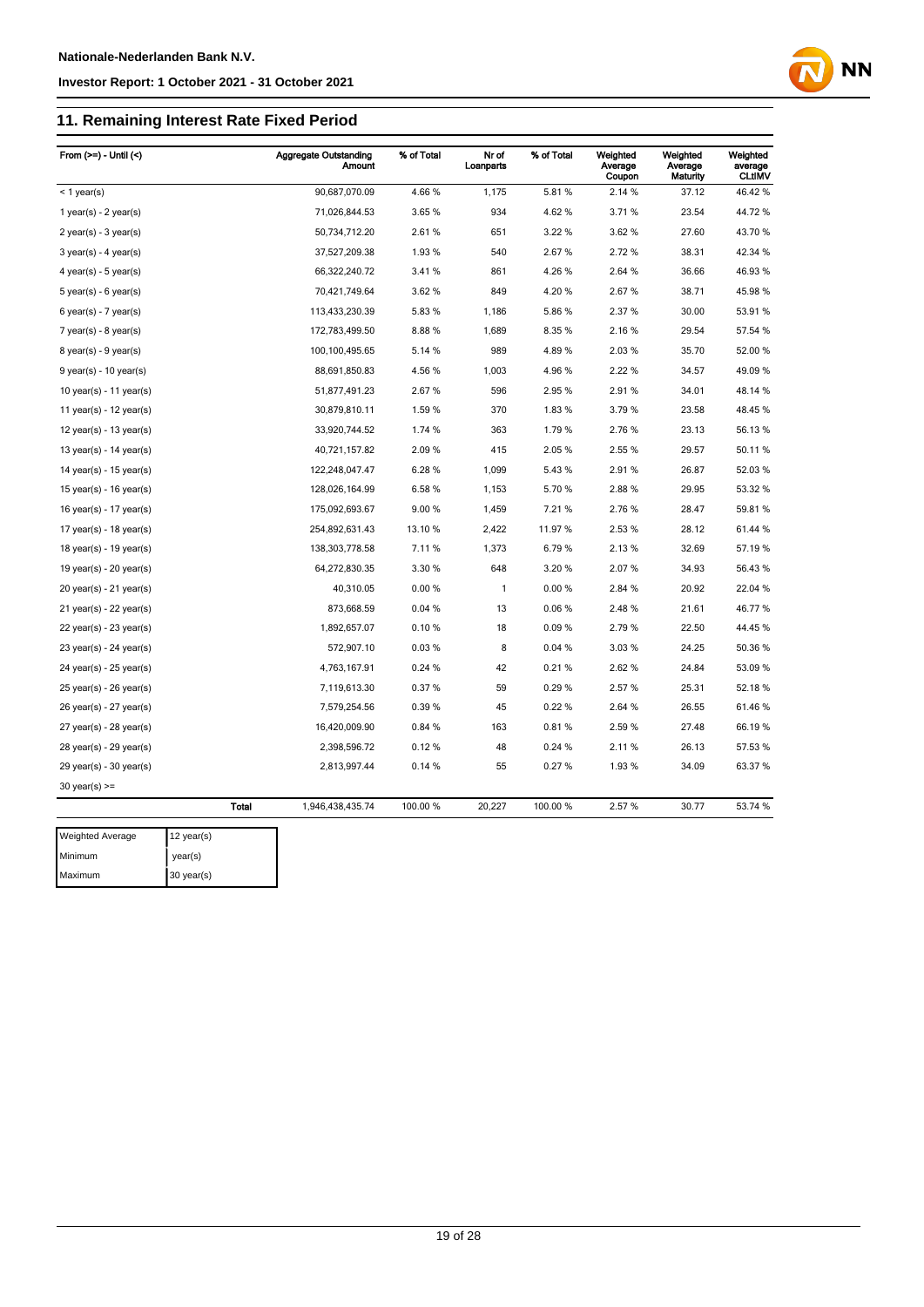## **12. Interest Payment Type**

|          |              | <b>Aggregate Outstanding</b><br>Amount | % of Total | Nr of<br>Loanparts | % of Total | Weighted<br>Average<br>Coupon | Weighted<br>Average<br>Maturity | Weighted<br>average<br><b>CLtIMV</b> |
|----------|--------------|----------------------------------------|------------|--------------------|------------|-------------------------------|---------------------------------|--------------------------------------|
| Fixed    |              | 1.938.650.281.00                       | 99.60 %    | 20.035             | 99.05 %    | 2.58%                         | 30.78                           | 53.76 %                              |
| Floating |              | 7.788.154.74                           | 0.40%      | 192                | 0.95%      | 1.53%                         | 26.86                           | 49.86 %                              |
| Unknown  |              |                                        |            |                    |            |                               |                                 |                                      |
|          | <b>Total</b> | 1.946.438.435.74                       | 100.00 %   | 20.227             | 100.00 %   | 2.57 %                        | 30.77                           | 53.74 %                              |

**NN**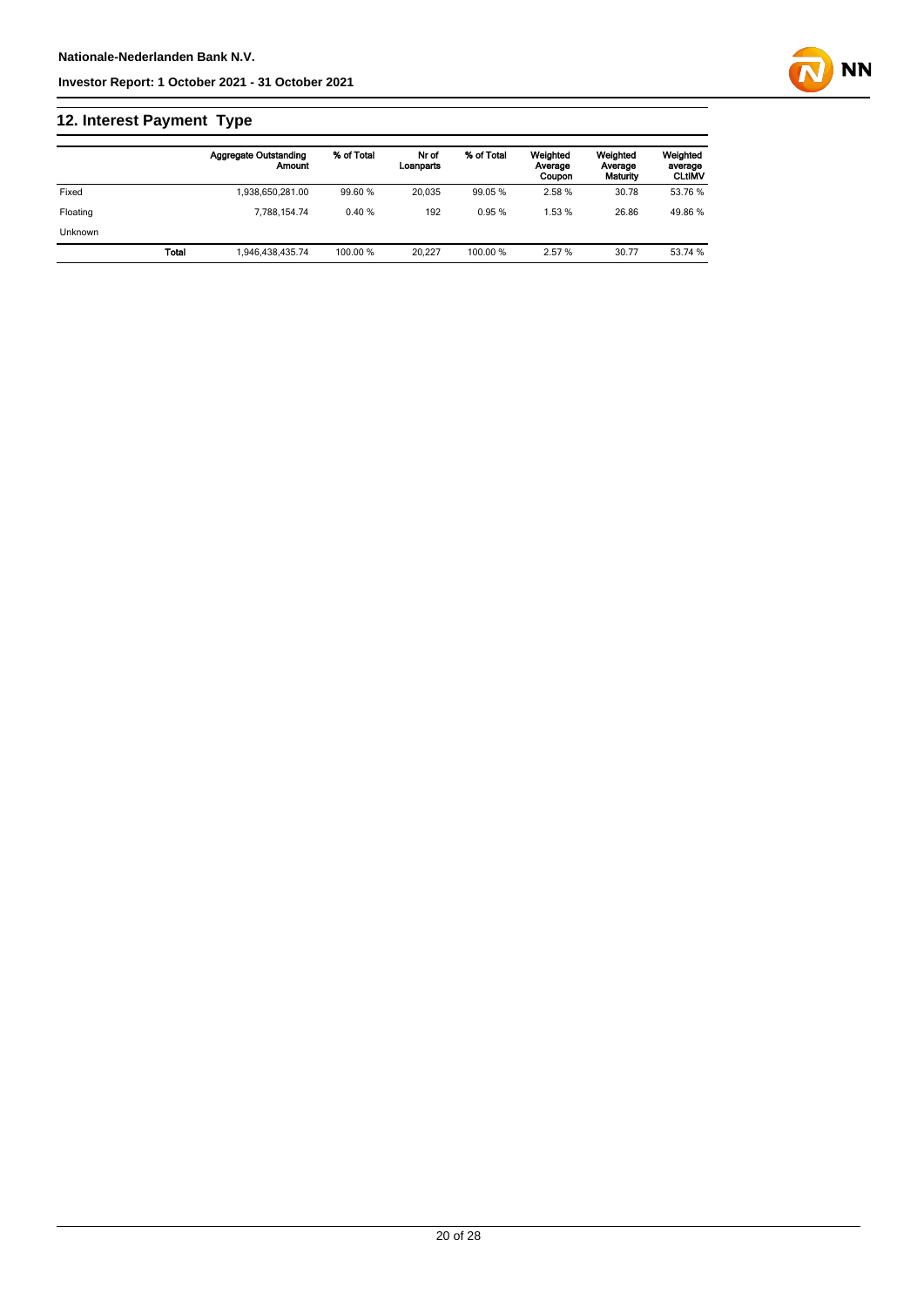

## **13. Property Description**

| Description      |              | <b>Aggregate Outstanding</b><br>Amount | % of Total | Nr of<br><b>Borrowers</b> | % of Total | Weighted<br>Average<br>Coupon | Weighted<br>Average<br>Maturity | Weighted<br>average<br><b>CLtIMV</b> |
|------------------|--------------|----------------------------------------|------------|---------------------------|------------|-------------------------------|---------------------------------|--------------------------------------|
| Flat / Apartment |              | 203,497,696.90                         | 10.45 %    | 1.111                     | 12.71 %    | 2.35 %                        | 31.60                           | 53.30 %                              |
| House            |              | 1.729.510.605.36                       | 88.86 %    | 7.576                     | 86.69%     | 2.60%                         | 30.63                           | 53.84 %                              |
| Shop/House       |              | 13.430.133.48                          | 0.69%      | 52                        | 0.60%      | 2.49%                         | 35.98                           | 48.21%                               |
|                  | <b>Total</b> | 1.946.438.435.74                       | 100.00 %   | 8.739                     | 100.00 %   | 2.57 %                        | 30.77                           | 53.74 %                              |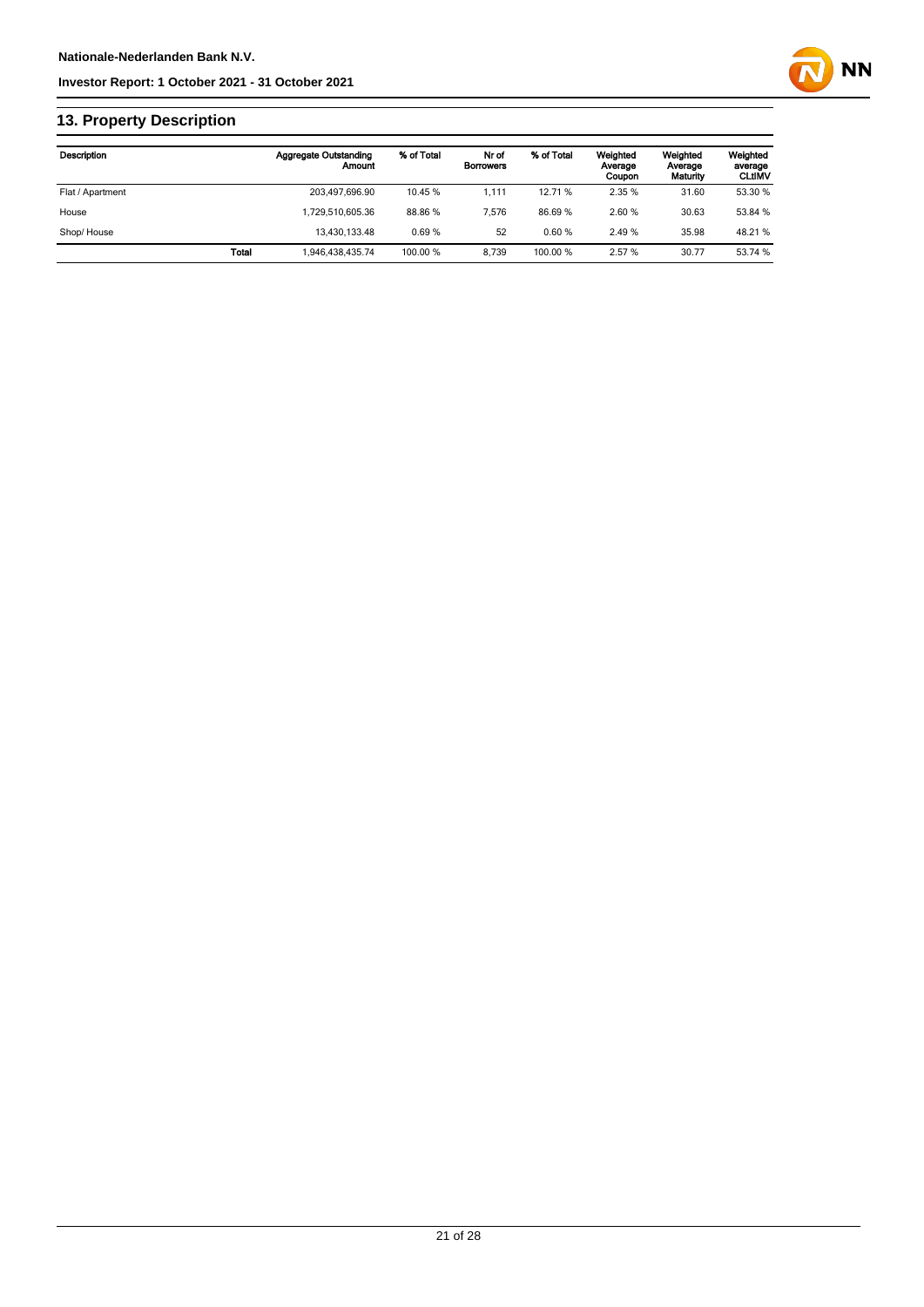

## **14. Geographical Distribution (by province)**

| Province      |       | <b>Aggregate Outstanding</b><br>Amount | % of Total | Nr of<br><b>Borrowers</b> | % of Total | Weighted<br>Average<br>Coupon | Weighted<br>Average<br>Maturity | Weighted<br>average<br><b>CLtIMV</b> |
|---------------|-------|----------------------------------------|------------|---------------------------|------------|-------------------------------|---------------------------------|--------------------------------------|
| Drenthe       |       | 44,260,867.36                          | 2.27 %     | 232                       | 2.65%      | 2.56 %                        | 29.69                           | 54.76%                               |
| Utrecht       |       | 152,690,322.87                         | 7.84 %     | 608                       | 6.96%      | 2.58%                         | 30.80                           | 50.77 %                              |
| Zeeland       |       | 42,071,191.92                          | 2.16%      | 236                       | 2.70 %     | 2.72%                         | 30.32                           | 52.67%                               |
| Zuid-Holland  |       | 540,887,532.80                         | 27.79 %    | 2,392                     | 27.37 %    | 2.58 %                        | 30.27                           | 53.81 %                              |
| Flevoland     |       | 58,283,256.82                          | 2.99%      | 281                       | 3.22 %     | 2.50 %                        | 29.46                           | 53.59 %                              |
| Friesland     |       | 47,345,150.04                          | 2.43 %     | 244                       | 2.79%      | 2.49%                         | 32.93                           | 57.40 %                              |
| Gelderland    |       | 215,303,525.67                         | 11.06 %    | 946                       | 10.83%     | 2.57%                         | 29.83                           | 55.10 %                              |
| Groningen     |       | 52,417,965.61                          | 2.69%      | 285                       | 3.26%      | 2.47%                         | 32.54                           | 55.39 %                              |
| Limburg       |       | 78, 142, 213.55                        | 4.01%      | 428                       | 4.90 %     | 2.62%                         | 30.44                           | 56.64 %                              |
| Noord-Brabant |       | 296, 169, 442. 35                      | 15.22 %    | 1,304                     | 14.92%     | 2.62%                         | 30.40                           | 55.48 %                              |
| Noord-Holland |       | 310,261,788.70                         | 15.94 %    | 1,241                     | 14.20%     | 2.56 %                        | 32.00                           | 49.87%                               |
| Overijssel    |       | 108,605,178.05                         | 5.58 %     | 542                       | 6.20%      | 2.51%                         | 32.22                           | 56.78 %                              |
| Unspecified   |       |                                        |            |                           |            |                               |                                 |                                      |
|               | Total | 1,946,438,435.74                       | 100.00 %   | 8,739                     | 100.00 %   | 2.57%                         | 30.77                           | 53.74 %                              |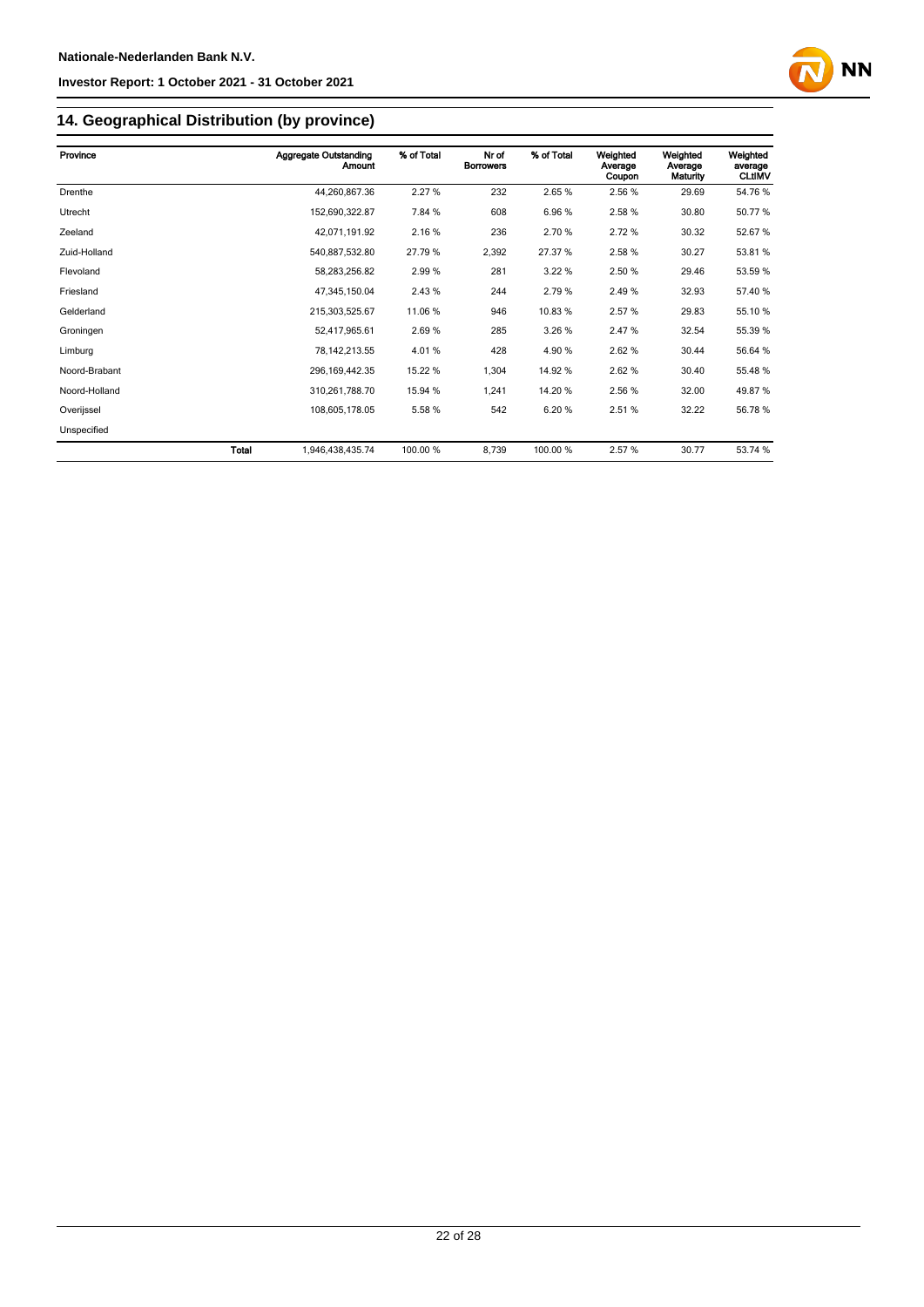

## **15. Occupancy**

| Description    |              | <b>Aggregate Outstanding</b><br>Amount | % of Total | Nr of<br><b>Borrowers</b> | % of Total | Weighted<br>Average<br>Coupon | Weighted<br>Average<br>Maturity | Weighted<br>average<br><b>CLtIMV</b> |
|----------------|--------------|----------------------------------------|------------|---------------------------|------------|-------------------------------|---------------------------------|--------------------------------------|
| Owner Occupied |              | 1,946,438,435.74                       | 100.00 %   | 8.739                     | 100.00 %   | 2.57 %                        | 30.77                           | 53.74 %                              |
| Buy-to-let     |              |                                        |            |                           |            |                               |                                 |                                      |
| <b>Unknown</b> |              |                                        |            |                           |            |                               |                                 |                                      |
|                | <b>Total</b> | 1,946,438,435.74                       | 100.00 %   | 8.739                     | 100.00 %   | 2.57 %                        | 30.77                           | 53.74 %                              |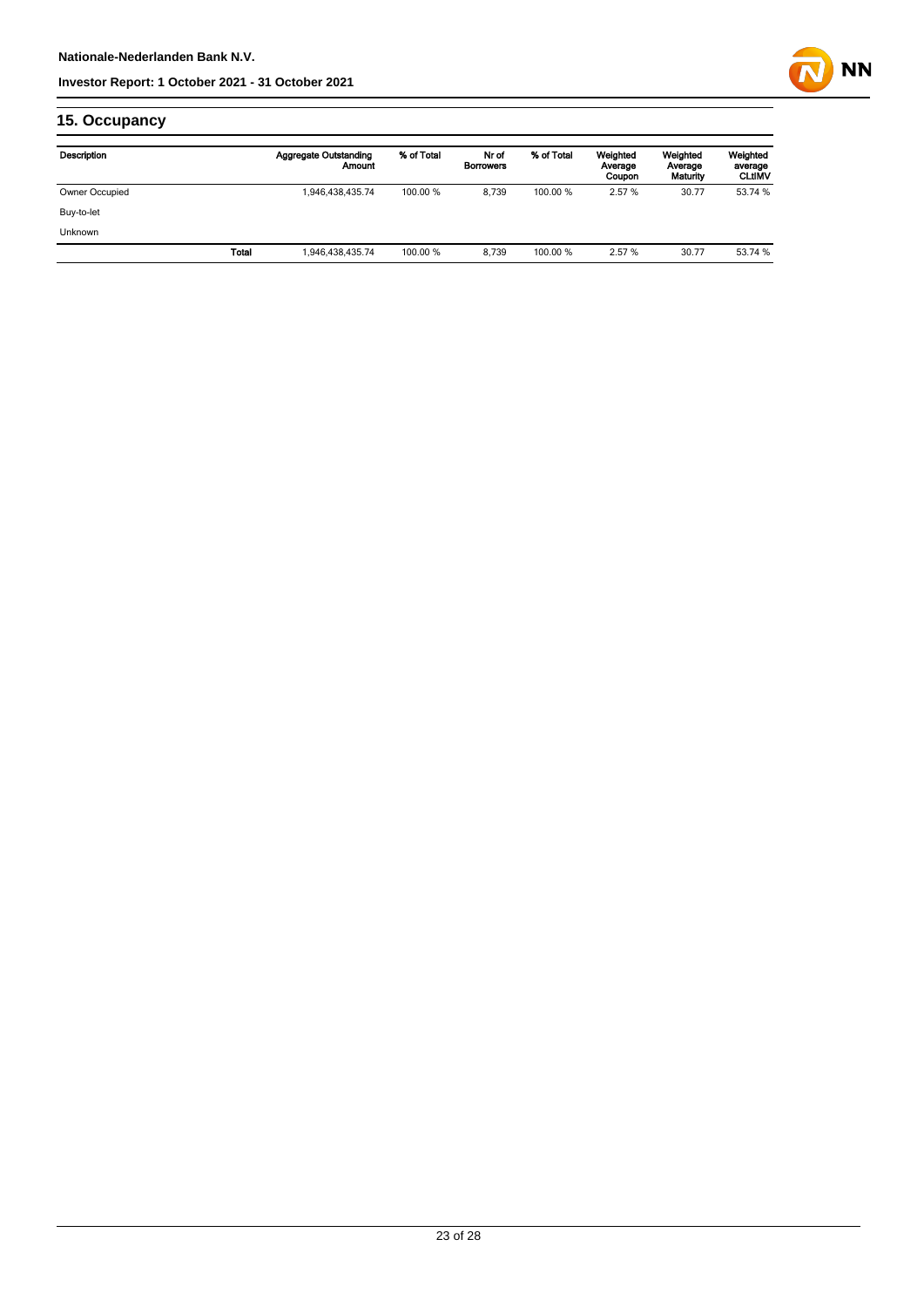

## **16. Loanpart Payment Frequency**

| Description | <b>Aggregate Outstanding</b><br>Amount | % of Total | Nr of<br>Loanparts | % of Total | Weighted<br>Average<br>Coupon | Weighted<br>Average<br>Maturity | Weighted<br>average<br><b>CLUMV</b> |
|-------------|----------------------------------------|------------|--------------------|------------|-------------------------------|---------------------------------|-------------------------------------|
| Half-yearly |                                        |            |                    |            |                               |                                 |                                     |
| Yearly      |                                        |            |                    |            |                               |                                 |                                     |
| Quarterly   |                                        |            |                    |            |                               |                                 |                                     |
| Monthly     | 1,946,438,435.74                       | 100.00 %   | 20.227             | 100.00 %   | 2.57 %                        | 30.77                           | 53.74 %                             |
| Unknown     |                                        |            |                    |            |                               |                                 |                                     |
|             | <b>Total</b><br>1,946,438,435.74       | 100.00 %   | 20,227             | 100.00 %   | 2.57 %                        | 30.77                           | 53.74 %                             |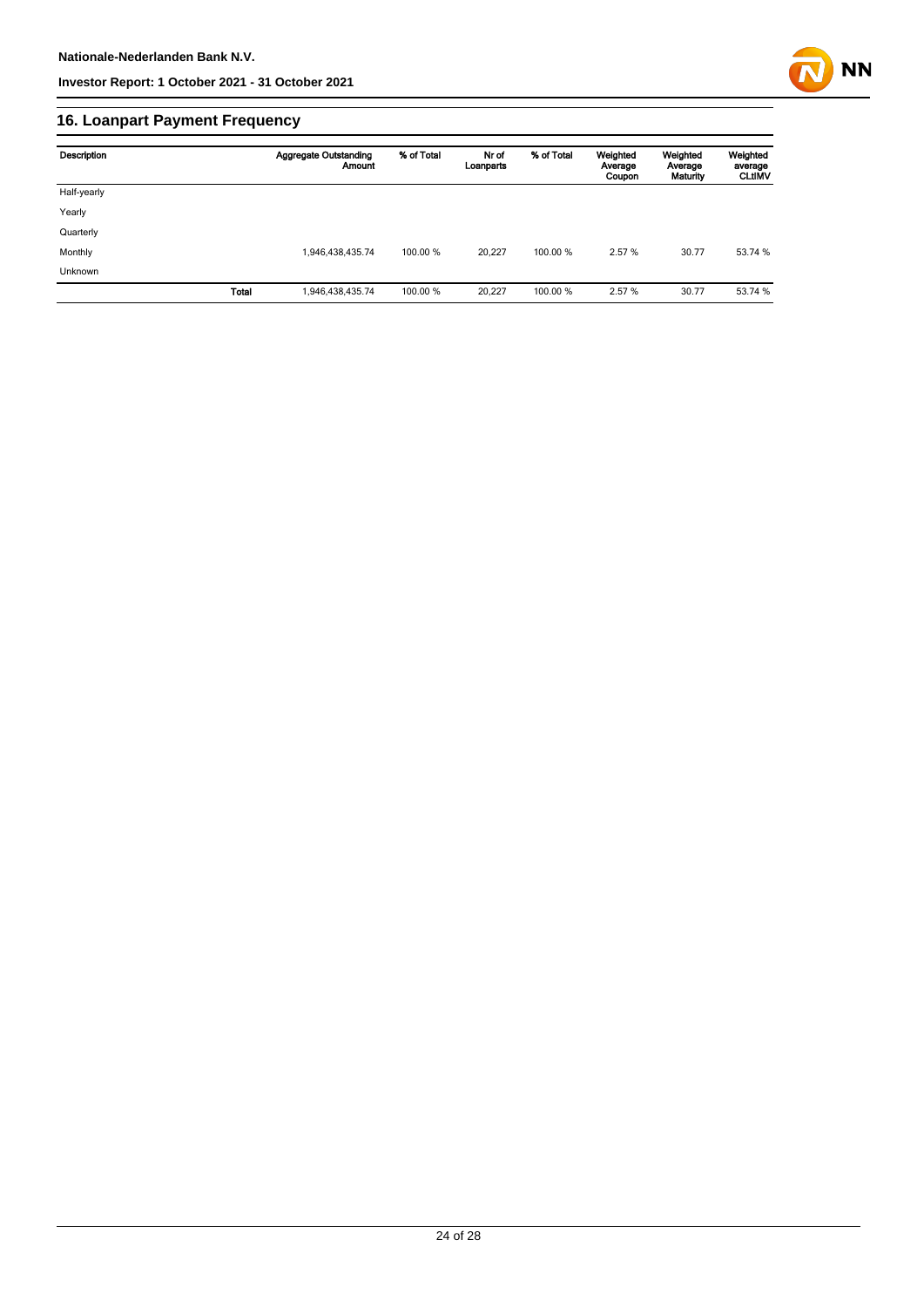

## **17. Guarantee Type**

|                      | <b>Aggregate Outstanding</b><br>Amount | % of Total | Nr of Loans | % of Total | Weighted<br>Average<br>Coupon | Weighted<br>Average<br>Maturity | Weighted<br>average<br><b>CLtIMV</b> |
|----------------------|----------------------------------------|------------|-------------|------------|-------------------------------|---------------------------------|--------------------------------------|
| <b>NHG Guarantee</b> | 516.542.615.21                         | 26.54 %    | 3.175       | 36.33 %    | 2.48%                         | 27.23                           | 54.98 %                              |
| Non-NHG Guarantee    | 1.429.895.820.53                       | 73.46 %    | 5.564       | 63.67%     | 2.61%                         | 32.04                           | 53.29 %                              |
| <b>Unknown</b>       |                                        |            |             |            |                               |                                 |                                      |
|                      | Total<br>1,946,438,435.74              | 100.00 %   | 8.739       | 100.00 %   | 2.57 %                        | 30.77                           | 53.74 %                              |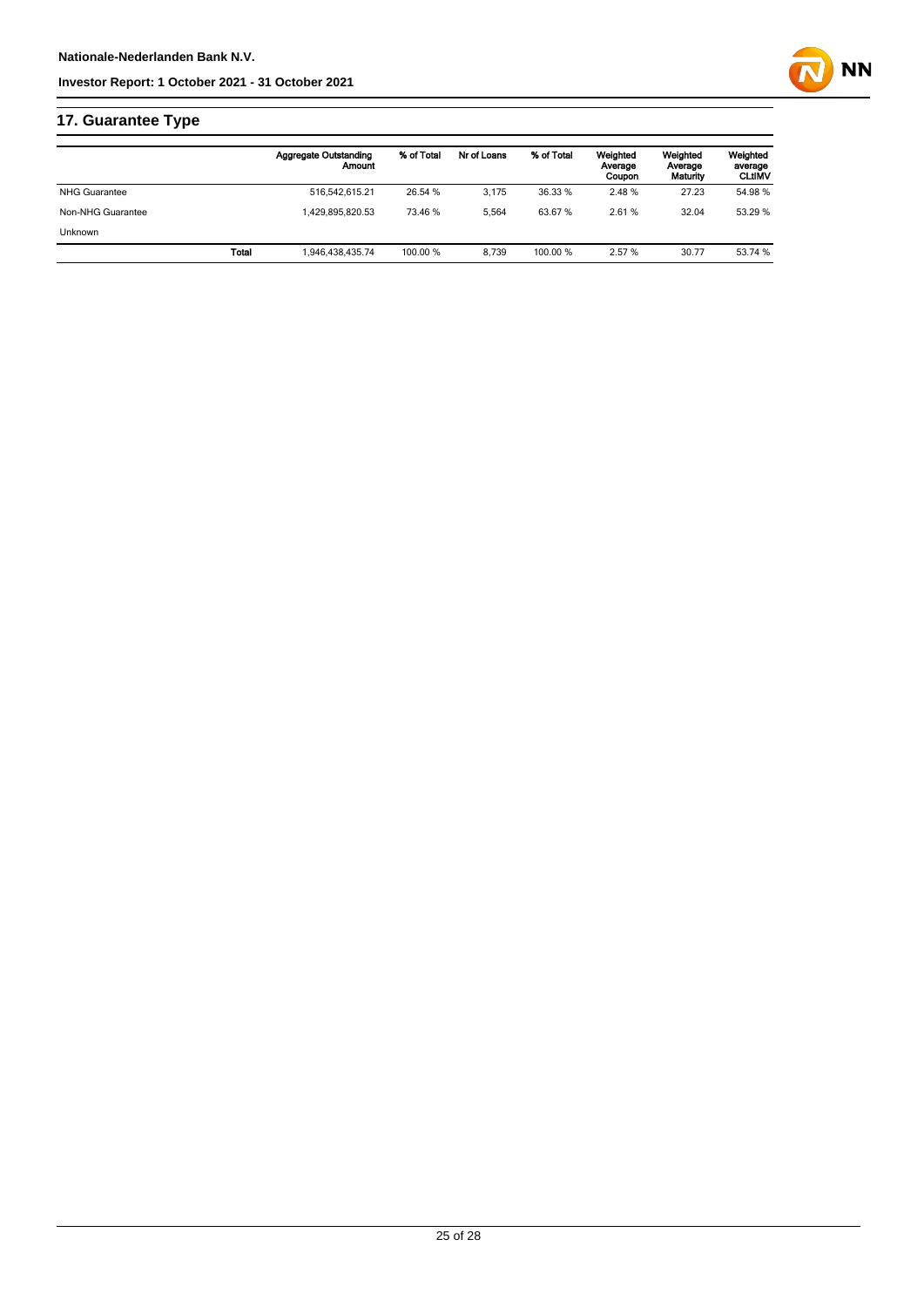#### **Glossary**



| Term                                                | <b>Definition / Calculation</b>                                                                                                                                                                                                                                                                                                                                                                                                                                                                                                                                                                                                                                |
|-----------------------------------------------------|----------------------------------------------------------------------------------------------------------------------------------------------------------------------------------------------------------------------------------------------------------------------------------------------------------------------------------------------------------------------------------------------------------------------------------------------------------------------------------------------------------------------------------------------------------------------------------------------------------------------------------------------------------------|
| Α                                                   | Min (a, b), where (a) is the sum of the Adjusted Current Balances and (b) is the sum of the Asset Percentage of Current Balance -/-                                                                                                                                                                                                                                                                                                                                                                                                                                                                                                                            |
|                                                     | a (alfa) of all Mortgage Receivables;                                                                                                                                                                                                                                                                                                                                                                                                                                                                                                                                                                                                                          |
| ACT                                                 | Asset Cover Test;                                                                                                                                                                                                                                                                                                                                                                                                                                                                                                                                                                                                                                              |
| <b>Adjusted Current Balance</b>                     | The "Adjusted Current Balance" of a Mortgage Receivable is the lower of: (i) the Current Balance of such Mortgage Receivable<br>minus a (alfa); and (ii) the LTV Cut-Off Percentage of the Indexed Valuation relating to such Mortgage Receivable, minus ß (bèta);                                                                                                                                                                                                                                                                                                                                                                                             |
| Asset Percentage                                    | 96.5% or such other percentage figure as is determined from time to time in accordance with the Asset Monitoring Agreement;                                                                                                                                                                                                                                                                                                                                                                                                                                                                                                                                    |
| Assumed Mortgage Interest Rate                      | The expected mortgage interest rate to be offered by the Servicer (acting on behalf of the CBC) in relation to Mortgage Loans<br>which have an interest rate reset, which interest rate will be notified by the Servicer to the CBC and the Rating Agency from time to<br>time;                                                                                                                                                                                                                                                                                                                                                                                |
| Available Liquidity Buffer                          | means available liquid assets on reserved accounts of the CBC, plus interest payments and principal repayments from the<br>underlying assets (including derivatives) to which the CBC is contractually entitled for the following six (6) months period                                                                                                                                                                                                                                                                                                                                                                                                        |
| в                                                   | means the aggregate amount of all Principal Receipts on the Mortgage Receivables up to the end of the immediately preceding<br>calendar month which have not been applied in accordance with the Trust Deed;                                                                                                                                                                                                                                                                                                                                                                                                                                                   |
| <b>Base Prospectus</b>                              | The base prospectus dated 18 June 2020 relating to the issue of soft bullet covered bonds, including any supplement and base<br>prospectus updates thereafter;                                                                                                                                                                                                                                                                                                                                                                                                                                                                                                 |
| С                                                   | means the amounts standing to the credit of the Reserve Account;                                                                                                                                                                                                                                                                                                                                                                                                                                                                                                                                                                                               |
| <b>Calculation Date</b>                             | The date falling two (2) Business Days before each CBC Payment Date. The "relevant" Calculation Date in respect of any<br>Calculation Period will be the first Calculation Date falling after the end of that period and the "relevant" Calculation Date in respect<br>of any CBC Payment Date will be the last Calculation Date prior to that CBC Payment Date;                                                                                                                                                                                                                                                                                               |
| <b>CBC Account Bank</b>                             | BNG Bank N.V. in its capacity as CBC Account Bank under the CBC Account Agreement or its successor;                                                                                                                                                                                                                                                                                                                                                                                                                                                                                                                                                            |
| <b>Closing Date</b>                                 | 18 June 2020                                                                                                                                                                                                                                                                                                                                                                                                                                                                                                                                                                                                                                                   |
| <b>Construction Deposit</b>                         | In relation to a Mortgage Loan, that part of the Mortgage Loan which the relevant Borrower requested to be disbursed into a<br>blocked account held in his name with the relevant Originator, the proceeds of which can only be applied towards construction of,<br>or improvements to, the relevant Mortgaged Asset;                                                                                                                                                                                                                                                                                                                                          |
| Credit Rating                                       | An assessment of the credit worthiness of the notes or counterparties, assigned by the Rating Agency;                                                                                                                                                                                                                                                                                                                                                                                                                                                                                                                                                          |
| <b>Current Balance</b>                              | In relation to an Eligible Receivable at any date, the Net Outstanding Principal Amount, excluding Accrued Interest and Arrears of<br>Interest;                                                                                                                                                                                                                                                                                                                                                                                                                                                                                                                |
| Current Loan to Indexed Market Value (CLTIMV)       | Current Balance divided by the Indexed Valuation;                                                                                                                                                                                                                                                                                                                                                                                                                                                                                                                                                                                                              |
| Current Loan to Original Market Value (CLTOMV)      | Current Balance divided by the Original Market Value;                                                                                                                                                                                                                                                                                                                                                                                                                                                                                                                                                                                                          |
| Cut-off date                                        | The last day of the month immediately preceding the date on which the Investor Report is published;                                                                                                                                                                                                                                                                                                                                                                                                                                                                                                                                                            |
| D                                                   | means the aggregate outstanding principal balance of all Transferred Collateral in Substitution Assets;                                                                                                                                                                                                                                                                                                                                                                                                                                                                                                                                                        |
| Eligible Collateral                                 | Euro denominated cash and/or Substitution Assets;                                                                                                                                                                                                                                                                                                                                                                                                                                                                                                                                                                                                              |
| Index                                               | The index of increases or decreases, as the case may be, of house prices issued by the Dutch land registry (kadaster) in relation to                                                                                                                                                                                                                                                                                                                                                                                                                                                                                                                           |
|                                                     | residential properties in the Netherlands;<br>In relation to any Mortgaged Asset at any date: (a) where the Original Market Value of that Mortgaged Asset is equal to or greater                                                                                                                                                                                                                                                                                                                                                                                                                                                                               |
| Indexed Valuation (with respect to ACT calculation) | than the Price Indexed Valuation as at that date, the Price Indexed Valuation; or (b) where the Original Market Value of that<br>Mortgaged Asset is less than the Price Indexed Valuation as at that date, the Original Market Value plus 90% (or, if a different<br>percentage is required or sufficient from time to time for the Covered Bonds to qualify as "covered bonds" as defined in the Capital<br>Requirements Directive and the Issuer wishes to apply such different percentage, then such different percentage) of the difference<br>between the Price Indexed Valuation and the Original Market Value;                                          |
| Interest Rate Fixed Period                          | Period for which the current interest rate on the Mortgage Receivable remains unchanged;                                                                                                                                                                                                                                                                                                                                                                                                                                                                                                                                                                       |
| Interest Rate Swap                                  | An interest rate swap transaction that forms part of an Interest Swap Agreement.                                                                                                                                                                                                                                                                                                                                                                                                                                                                                                                                                                               |
| <b>Interest Reserve Required Amount</b>             | means an amount equal to (A) the positive difference, if any, between (i) the aggregate amount of Scheduled Interest for all Series<br>outstanding and (ii) the aggregate amount of interest to be received under the Transferred Assets up to the relevant final maturity<br>date taking into account their respective contractual amortisation profile less in respect of each Savings Mortgage Receivable<br>which is subject to a Participation, an amount equal to the net amount received or recovered multiplied by the applicable<br>Participation Fraction;                                                                                           |
| IRS                                                 | Interest Rate Swap;                                                                                                                                                                                                                                                                                                                                                                                                                                                                                                                                                                                                                                            |
| Issuer                                              | Nationale-Nederlanden Bank N.V., a public company with limited liability (naamloze vennootschap) organised under the laws of the<br>Netherlands and established in The Haque, the Netherlands;                                                                                                                                                                                                                                                                                                                                                                                                                                                                 |
| L                                                   | For each Mortgage Receivable its Current Balance minus the LTV Cut-Off Percentage of its Indexed Valuation provided that if the<br>result is negative, L shall be zero and if the result exceeds $\alpha$ (alpha), L shall equal $\alpha$ (alpha);                                                                                                                                                                                                                                                                                                                                                                                                             |
| Legally Required Minimum OC                         | Means the minimum level of overcollateralization of 5% or such other percentage as may be required from time to time by the CB<br>Regulations. This means that the total outstanding balance of the cover assets in the pool must be 105% of the total amount of<br>outstanding covered bonds (both excluding accrued interest);                                                                                                                                                                                                                                                                                                                               |
| Loan Part(s)                                        | One or more of the loan parts (leningdelen) of which a Mortgage Loan consists;                                                                                                                                                                                                                                                                                                                                                                                                                                                                                                                                                                                 |
| LTV Cut-Off indexed valuation %                     | 80 % for all Mortgage Receivables or such other percentage as may be notified to the Rating Agency from time to time in respect of<br>the relevant Mortgage Receivables, or such lower percentage as is (a) required from time to time for Covered Bonds to qualify as<br>covered bonds as defined in the Capital Requirements Directive or (b) otherwise determined from time to time in accordance with<br>the Asset Monitoring Agreement;                                                                                                                                                                                                                   |
| Mandatory Liquidity Required Amount                 | means the higher of (i) zero and (ii) an amount equal to the amount which is at such time required to be maintained by the CBC to<br>ensure compliance with article 40g of the Decree after taking into account any certain amounts standing to the credit of the CBC<br>Account and the Reserve Account as permitted to be taken into account pursuant to article 40g of the Decree and any other<br>amounts (whether held or generated and) permitted to be taken into account pursuant to article 40g of the Decree, (in each case all<br>as calculated on each relevant Calculation Date for the relevant period prescribed by article 40g of the Decree); |

26 of 28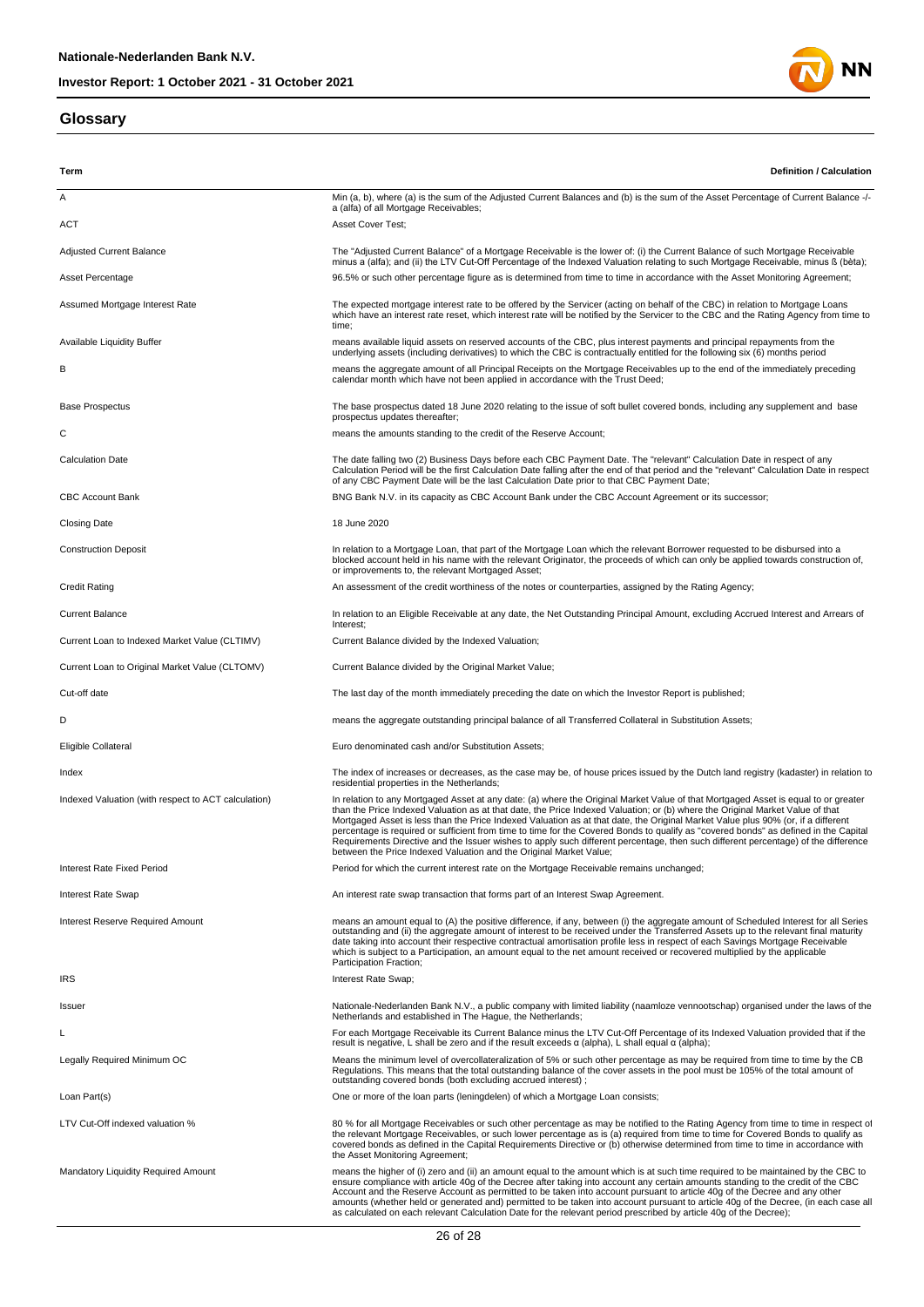

| Term                             | <b>Definition / Calculation</b>                                                                                                                                                                                                                                                                                                                                                                                                                                                                                                                                                                                                                                                                                                                                                                                                                                                                                                                              |
|----------------------------------|--------------------------------------------------------------------------------------------------------------------------------------------------------------------------------------------------------------------------------------------------------------------------------------------------------------------------------------------------------------------------------------------------------------------------------------------------------------------------------------------------------------------------------------------------------------------------------------------------------------------------------------------------------------------------------------------------------------------------------------------------------------------------------------------------------------------------------------------------------------------------------------------------------------------------------------------------------------|
| <b>Maturity Date</b>             | In respect of a Series of Covered Bonds, the date on which the Covered Bonds of such Series are expected to be redeemed at<br>their Principal Amount Outstanding in accordance with the Conditions, as specified in the relevant Final Terms, which date falls no<br>more than 47 years after the Issue Date of such Series.                                                                                                                                                                                                                                                                                                                                                                                                                                                                                                                                                                                                                                 |
| Net Outstanding Principal Amount | In relation to a Mortgage Receivable, at any date, the Outstanding Principal Amount of the relevant Mortgage Loan less (A) if it is a<br>Savings Mortgage Loan or a Savings Investment Mortgage Loan subject to an Insurance Savings Participation, an amount equal to<br>the Insurance Savings Participation on such date and (B) if it is a Bank Savings Mortgage Loan subject to a Bank Savings<br>Participation, an amount equal to the Bank Savings Participation on such date;                                                                                                                                                                                                                                                                                                                                                                                                                                                                         |
| <b>NHG</b>                       | Nationale Hypotheek Garantie: guarantees (""borgtochten"") issued by Stichting Waarborgfonds Eigen Woningen under the terms<br>and conditions of the Nationale Hypotheek Garantie, as amended from time to time;                                                                                                                                                                                                                                                                                                                                                                                                                                                                                                                                                                                                                                                                                                                                             |
| NHG Loan                         | A Mortgage Loan that has the benefit of an NHG guarantee;                                                                                                                                                                                                                                                                                                                                                                                                                                                                                                                                                                                                                                                                                                                                                                                                                                                                                                    |
| Nominal OC                       | The Net Outstanding Principal Amount of all Mortgage Receivables, excluding any Defaulted Receivables, plus (b) the Collateral<br>Market Value of all Transferred Collateral in the form of Substitution Assets plus (c) the cash standing to the credit of the CBC<br>Transaction Account(s), excluding Swap Collateral minus the aggregate Principal Amount Outstanding of the Covered Bonds at the<br>end of such calendar month divided by the aggregate Principal Amount Outstanding of the Covered Bonds at the end of such<br>calendar month;                                                                                                                                                                                                                                                                                                                                                                                                         |
| Non NHG Loan                     | A Mortgage Loan that does not have the benefit of an NHG Guarantee;                                                                                                                                                                                                                                                                                                                                                                                                                                                                                                                                                                                                                                                                                                                                                                                                                                                                                          |
| Occupancy                        | The way the Mortgaged Asset is used (e.g. owner occupied);                                                                                                                                                                                                                                                                                                                                                                                                                                                                                                                                                                                                                                                                                                                                                                                                                                                                                                   |
| <b>Original Market Value</b>     | In relation to any Mortgaged Asset the market value (marktwaarde) given to that Mortgaged Asset by the most recent valuation<br>addressed to the Transferor that transferred the relevant Mortgage Receivable to the CBC or, as applicable, the foreclosure value<br>(executiewaarde) given to that Mortgaged Asset by the most recent valuation addressed to the Transferor that transferred the<br>relevant Mortgage Receivable to the CBC, divided by 0.90 or such other factor as required from time to time by the applicable rules<br>and regulations or any internal requirement of the Transferor in relation thereto;                                                                                                                                                                                                                                                                                                                               |
| Originator                       | Nationale-Nederlanden Levensverzekering Maatschappij N.V. or Nationale-Nederlanden Bank N.V.                                                                                                                                                                                                                                                                                                                                                                                                                                                                                                                                                                                                                                                                                                                                                                                                                                                                 |
| Outstanding Principal Amount     | In respect of a Relevant Mortgage Receivable, on any date the (then remaining) aggregate principal sum ("hoofdsom") due by the<br>relevant Borrower under the relevant Mortgage Loan, including any Further Advance Receivable transferred to the CBC and, after<br>foreclosure of the Relevant Mortgage Receivable resulting in a loss being realised, zero;                                                                                                                                                                                                                                                                                                                                                                                                                                                                                                                                                                                                |
| <b>Participation Fraction</b>    | means interest and fees and other amounts received by the CBC in respect of the Mortgage Receivables, other than Principal<br>Receipts and less in respect of each Savings Mortgage Receivable which is subject to a Participation, an amount equal to the net<br>amount received or recovered multiplied by the Participation divided by the Outstanding Principal Amount of such Savings<br>Mortgage Receivable;                                                                                                                                                                                                                                                                                                                                                                                                                                                                                                                                           |
| Performing Loans                 | Mortgage Loans which are current and therefore do not show any arrears;                                                                                                                                                                                                                                                                                                                                                                                                                                                                                                                                                                                                                                                                                                                                                                                                                                                                                      |
| Price Indexed Valuation          | In relation to any property at any date means the Original Market Value of that property increased or decreased as appropriate by<br>the increase or decrease in the Index since the date of the Original Market Value;                                                                                                                                                                                                                                                                                                                                                                                                                                                                                                                                                                                                                                                                                                                                      |
| <b>Rating Agency</b>             | Standard & Poors Credit Market Services Europe Limited;                                                                                                                                                                                                                                                                                                                                                                                                                                                                                                                                                                                                                                                                                                                                                                                                                                                                                                      |
| Remaining Tenor                  | The time in years from the end of the reporting period to the maturity date of a Mortgage Loan;                                                                                                                                                                                                                                                                                                                                                                                                                                                                                                                                                                                                                                                                                                                                                                                                                                                              |
| Reserve Account Required Amount  | means (a) until the occurrence of a Reserve Account Trigger Event: an amount equal to the Mandatory Liquidity Required Amount<br>and (b) following the occurrence of a Reserve Account Trigger Event: an amount equal to the higher of (i) the Mandatory Liquidity<br>Required Amount and (ii) the Reserve Trigger Required Amount;                                                                                                                                                                                                                                                                                                                                                                                                                                                                                                                                                                                                                          |
| Reserve Trigger Required Amount  | means an amount equal to (a) the aggregate for all Series of the aggregate Scheduled Interest for each such Series due in the next<br>three following CBC Payment Periods (to the extent that no Swap has been entered into in relation to any Series) plus (b) the<br>anticipated aggregate amount payable in the next three following CBC Payment Periods in respect of the items referred to in<br>paragraphs (a) up to and including (d) of the CBC Priority of Payments, as calculated on each relevant Calculation Date;                                                                                                                                                                                                                                                                                                                                                                                                                               |
| Seasoning                        | Number of years since the origination of the Mortgage Loan Parts to the end of the Reporting Period;                                                                                                                                                                                                                                                                                                                                                                                                                                                                                                                                                                                                                                                                                                                                                                                                                                                         |
| Series                           | A Tranche of Covered Bonds together with any further Tranche or Tranches of Covered Bonds expressed to be consolidated and<br>form a single series with the Covered Bonds of the original Tranche and the terms of which are identical (save for the Issue Date<br>and/or the Interest Commencement Date but including as to whether or not the Covered Bonds are listed);                                                                                                                                                                                                                                                                                                                                                                                                                                                                                                                                                                                   |
| Set-Off                          | Claim that corresponds to a debt to the same borrower, which is not covered by the DGS;                                                                                                                                                                                                                                                                                                                                                                                                                                                                                                                                                                                                                                                                                                                                                                                                                                                                      |
| <b>Substitution Assets</b>       | means the classes of assets denominated in euro from time to time eligible under the CRR and/or the Wft to collateralise covered<br>bonds including (on the date of this Base Prospectus) and subject to certain limitations:(a) exposures to or guaranteed by central<br>governments, central banks or international organisations in accordance with article 129(1)(a) CRR;(b) exposures to or quaranteed<br>by public sector entities, regional governments or local authorities in accordance with article 129(1)(b) CRR;(c) exposures to<br>institutions in accordance with article 129(1)(c) CRR; and (d) exposures for which DNB has waived the application of article 129(1)<br>(c) CRR in accordance with article 129(1) CRR third paragraph, which assets on an aggregate basis are subject to a limit of 20 per<br>cent., or such other percentage as required under the Wft, of the aggregate Principal Amount Outstanding of the Covered Bonds; |
| <b>Transferred Collateral</b>    | means any Eligible Collateral transferred or purported to be transferred to the CBC pursuant to the Guarantee Support Agreement,<br>to the extent not redeemed, retransferred, sold or otherwise disposed of by the CBC;                                                                                                                                                                                                                                                                                                                                                                                                                                                                                                                                                                                                                                                                                                                                     |
| Ζ                                | An amount equal to the Interest Cover Required Amount                                                                                                                                                                                                                                                                                                                                                                                                                                                                                                                                                                                                                                                                                                                                                                                                                                                                                                        |
| $\alpha$ (alfa)                  | Gross set-off as determined according to Asset Monitoring Agreement;                                                                                                                                                                                                                                                                                                                                                                                                                                                                                                                                                                                                                                                                                                                                                                                                                                                                                         |
| $\beta$ (beta)                   | For each Mortgage Receivable the lower of (i) the LTV Cut-Off percentage of its indexed valuation and (ii) a minus L                                                                                                                                                                                                                                                                                                                                                                                                                                                                                                                                                                                                                                                                                                                                                                                                                                         |